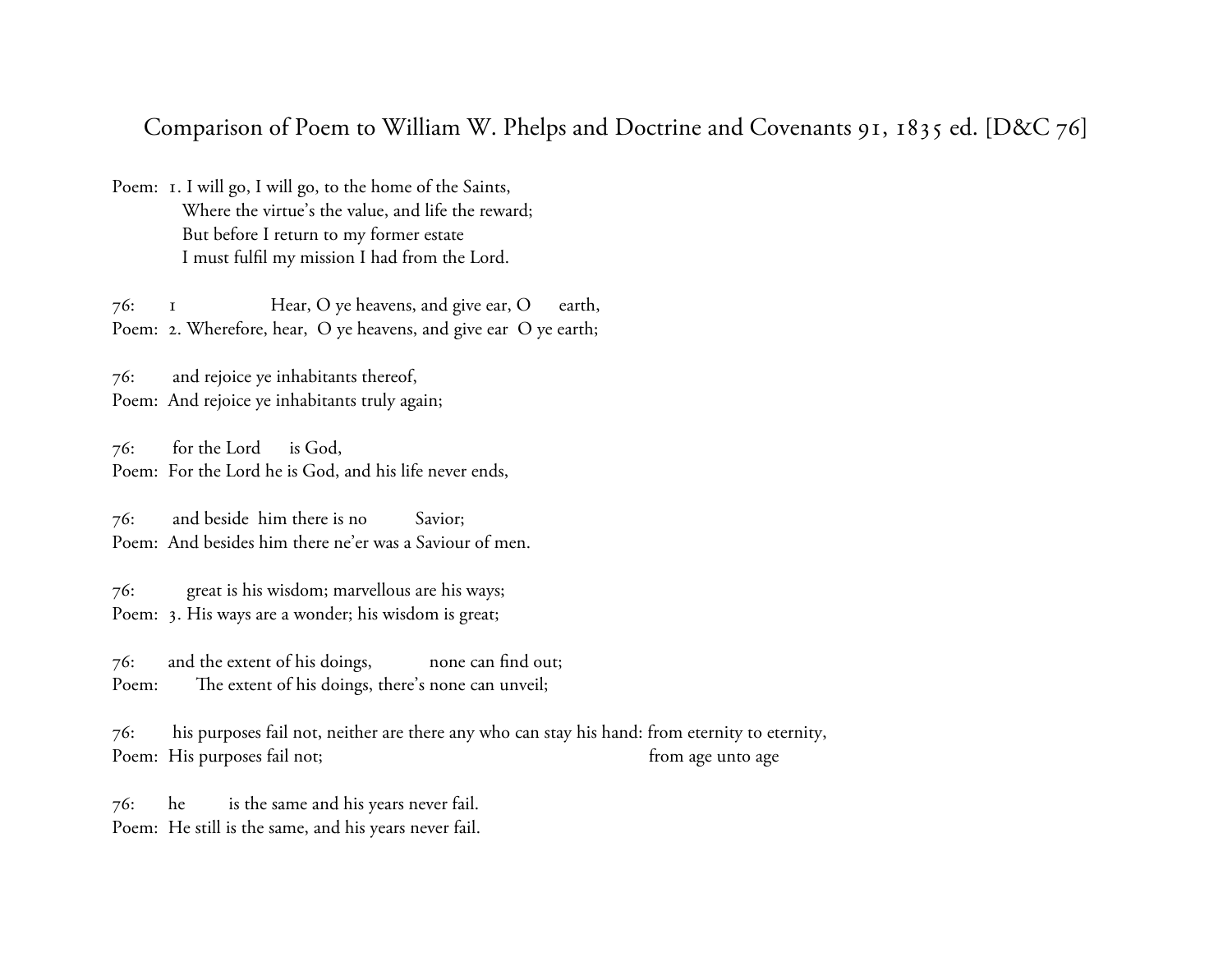Poem: 4. His throne is the heavens, his life time is all Of eternity *now*, and eternity *then*; His union is power, and none stays his hand,— The Alpha, Omega, for ever: Amen.

76: 2 For thus saith the Lord, Poem: 5. For thus saith the Lord, in the spirit of truth,

76: I the Lord am merciful and gracious unto those Poem: I am merciful, gracious, and good unto those

76: who fear me, Poem: That fear me, and live for the life that's to come;

76: and delight to honor those Poem: My delight is to honor the saints with repose;

76: who serve me in righteousness, and in truth unto the end; Poem: 6. That serve me in righteousness true to the end;

76: great shall be their reward, and eternal shall be their glory; Poem: Eternal's their glory, and great their reward;

76: and to them will I reveal all mysteries; Poem: I'll surely reveal all my myst'ries to them,—

76: yea, all the hidden mysteries of my kingdom from days of old; Poem: The great hidden myst'ries in my kingdom stor'd—

Poem: 7. From the council in Kolob, to time on the earth.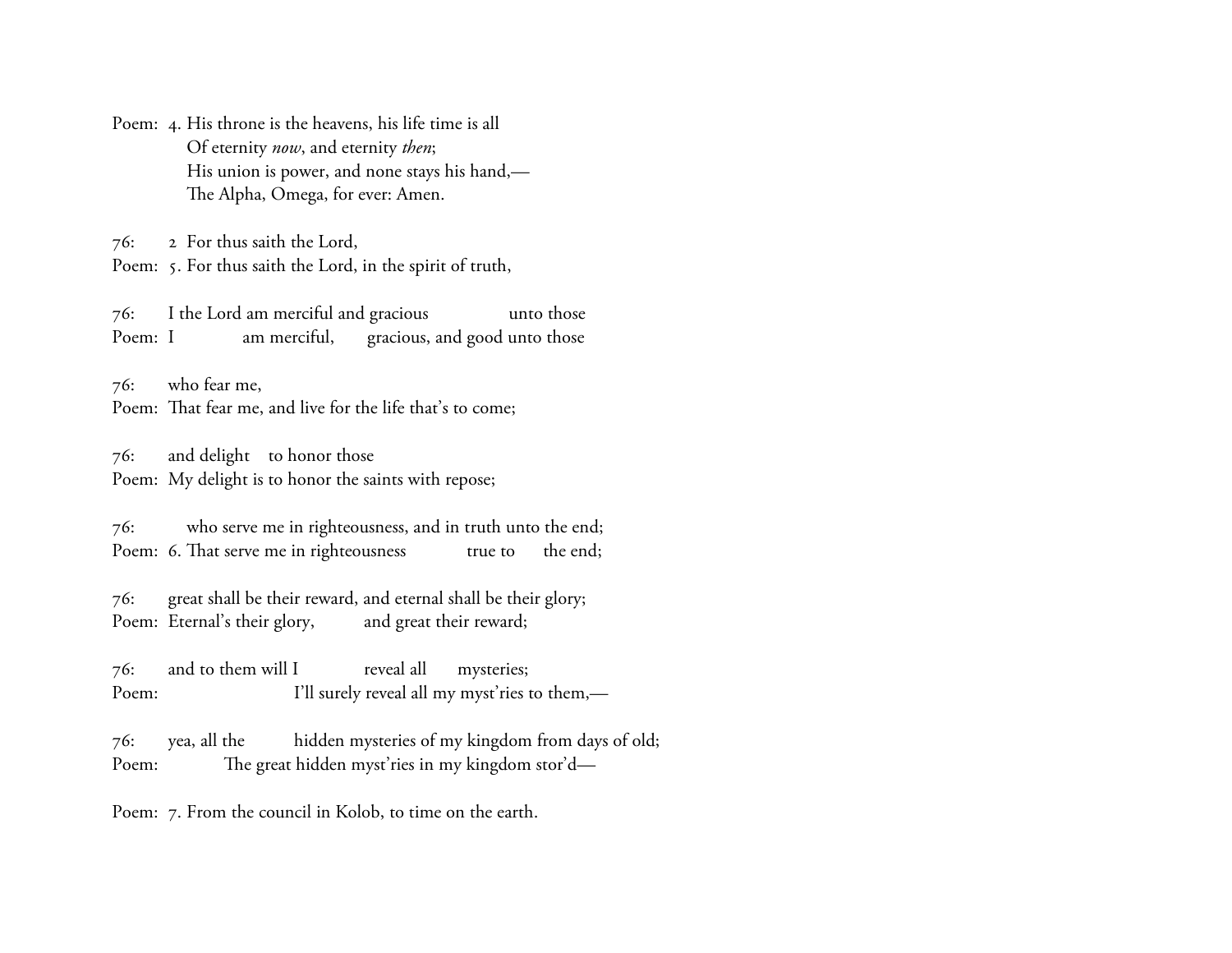76: and for ages to come will I make known unto them Poem: And for ages to come unto them I will show

76: the good pleasure of my will concerning all things pertaining to my kingdom; Poem: My pleasure & will, what my kingdom will do:

76: yea, even the wonders of eternity shall they know, Poem: Eternity's wonders they truly shall know.

76: and things to come will I show them, Poem: 8. Great things of the future I'll show unto them,

76: even the things of many generations; Poem: Yea, things of the vast generations to rise;

76: their wisdom shall be great, Poem: For their wisdom and glory shall be very great,

76: and their understanding reach to heaven: Poem: And their pure understanding extend to the skies:

76: and before them the wisdom of the wise shall perish, Poem: 9. And before them the wisdom of wise men shall cease,

76: and the understanding of the prudent shall come to nought; Poem: And the nice understanding of prudent ones fail!

76: for by my Spirit will I enlighten them, Poem: For the light of my spirit shall light mine elect,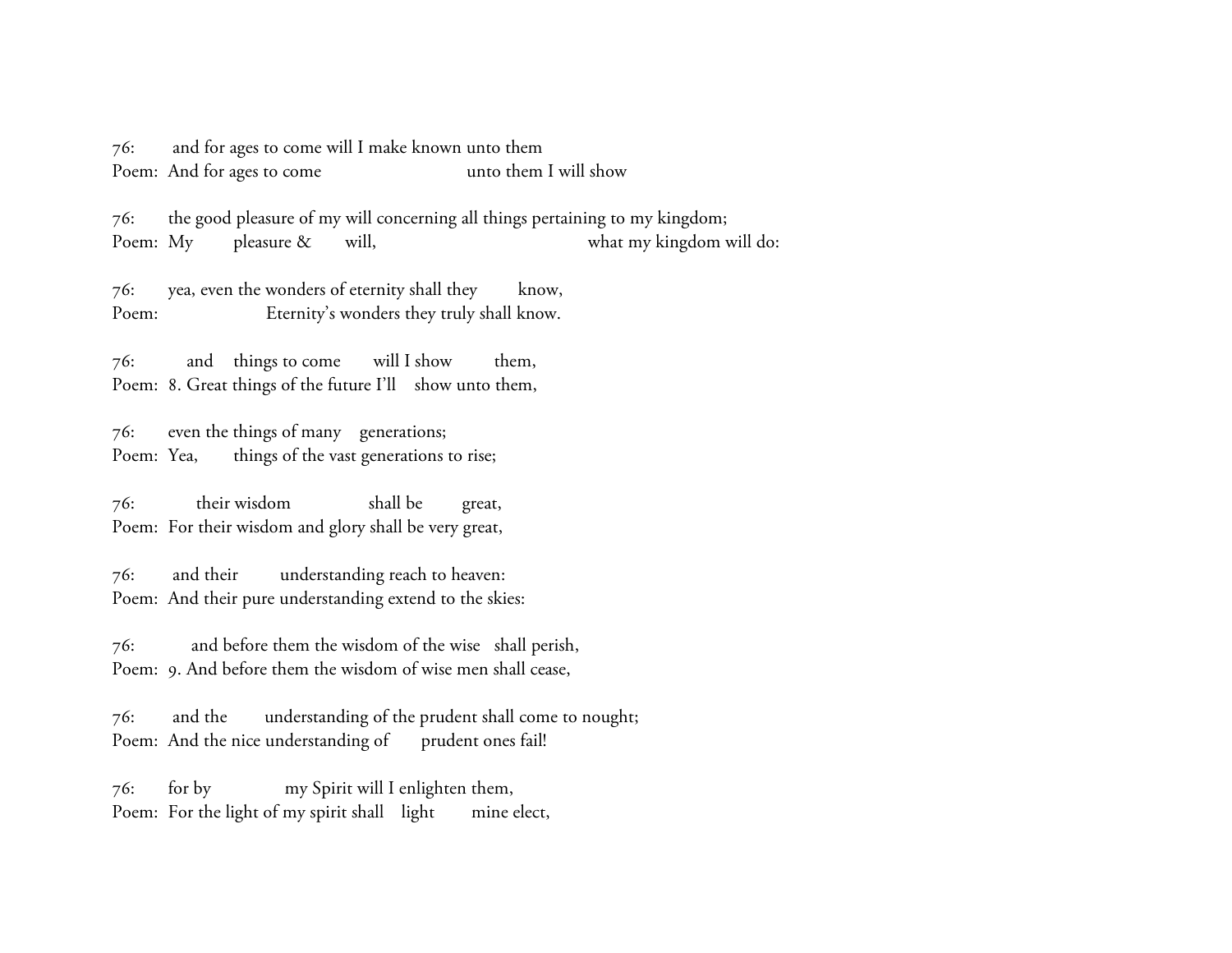Poem: And the truth is so mighty 't will ever prevail.

76: and by my power will I make known unto them the secrets of my will; Poem: 10. And the secrets and plans of my will I'll reveal;

Poem: The sanctified pleasures when earth is re new'd,

76: yea, even those things which eye has not seen, nor ear heard, Poem: What the eye hath not seen, nor the ear hath yet heard;

76: nor yet entered into the heart of man. Poem: Nor the heart of the natural man ever hath view'd.

76: 3 We, Joseph Smith, jr. and [Sidney Rigdon,](http://www.josephsmithpapers.org/paper-summary/doctrine-and-covenants-1835/233#7479189572329498095) being in the Spirit on the sixteenth of February, in the year of our Lord, Poem: 11. I, Joseph, the prophet, in spirit beheld,

76: one thousand eight hundred and on the sixteenth of February, in the year of our Lord, one thousand eight hundred and thirty two,

76: by the power of the Spirit our eyes were opened, Poem: And the eyes of the inner man truly did see

76: so as to see and understand the things of God; even those things which were from the beginning before the world was,

Poem: Eternity sketch'd in a vision from God, Of what was, and now is, and yet is to be.

76: which were ordained of the Father, Poem: 12. Those things which the Father ordained of old,

Poem: Before the world was, or a system had run,—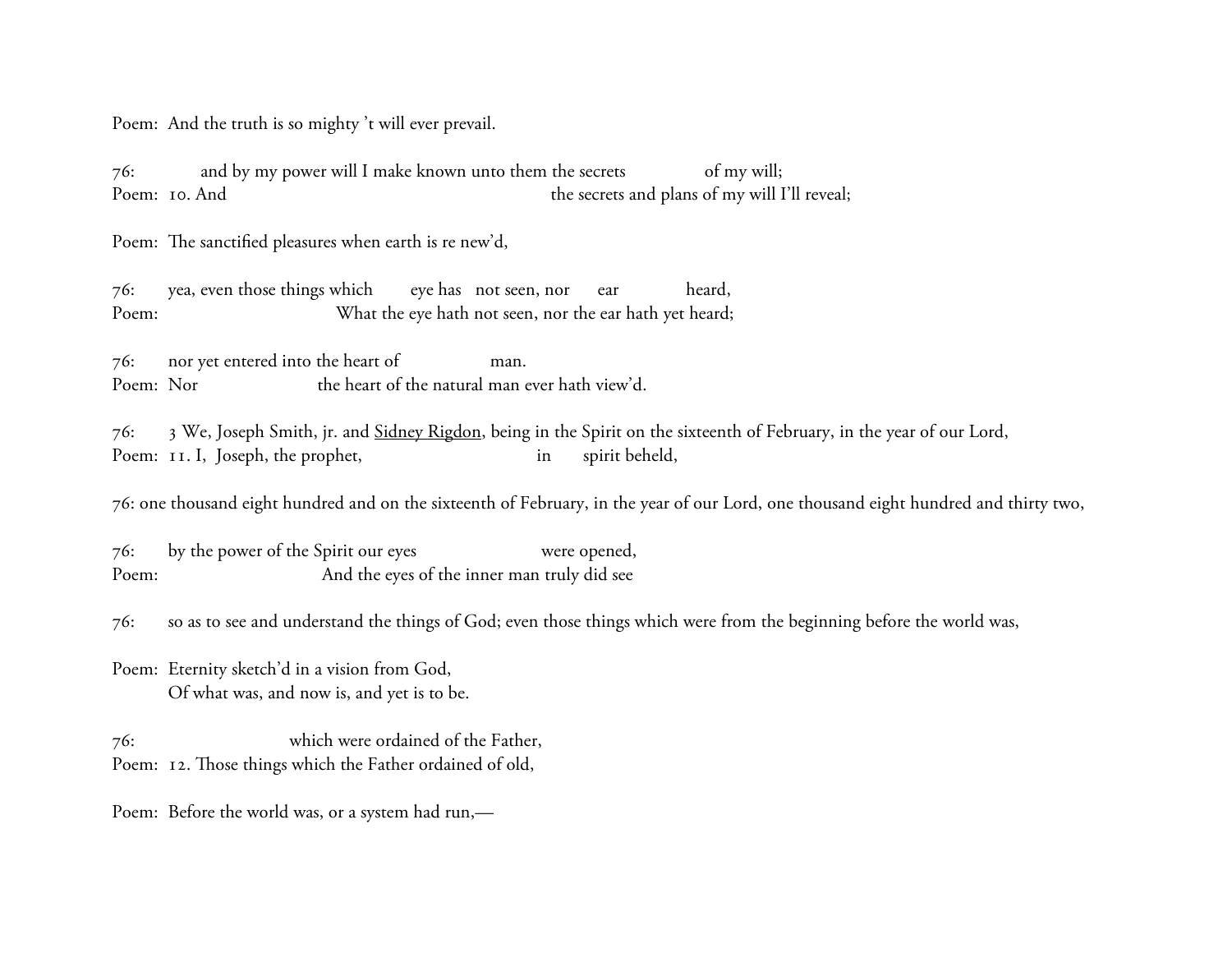76: through Poem: Through Jesus the Maker and Savior of all;

76: his only begotten Son, who was in the bosom of the Father, even from the beginning, Poem: The only begotten, (Messiah) his son.

76: of whom we bear record, Poem: 13. Of whom I bear record, as all prophets have,

76: and the record which we bear is the fulness Poem: And the record I bear is the fulness,—yea even

76: of the gospel of Jesus Christ, who is the Son, Poem: The truth of the gospel of Jesus—*the Christ*,

76: whom we saw and with whom we conversed in the heavenly vision; Poem: With whom I convers'd, in the vision of heav'n.

76: for while we were doing the work of translation, Poem: 14. For while in the act of translating his word,

76: which the Lord had appointed, unto us, Poem: Which the Lord in his grace had appointed to me,

76: we came to the Poem: I came to the gospel recorded by John,

76: twenty ninth verse of the fifth chapter of John Poem: Chapter fifth and the twenty ninth verse, which you'll see.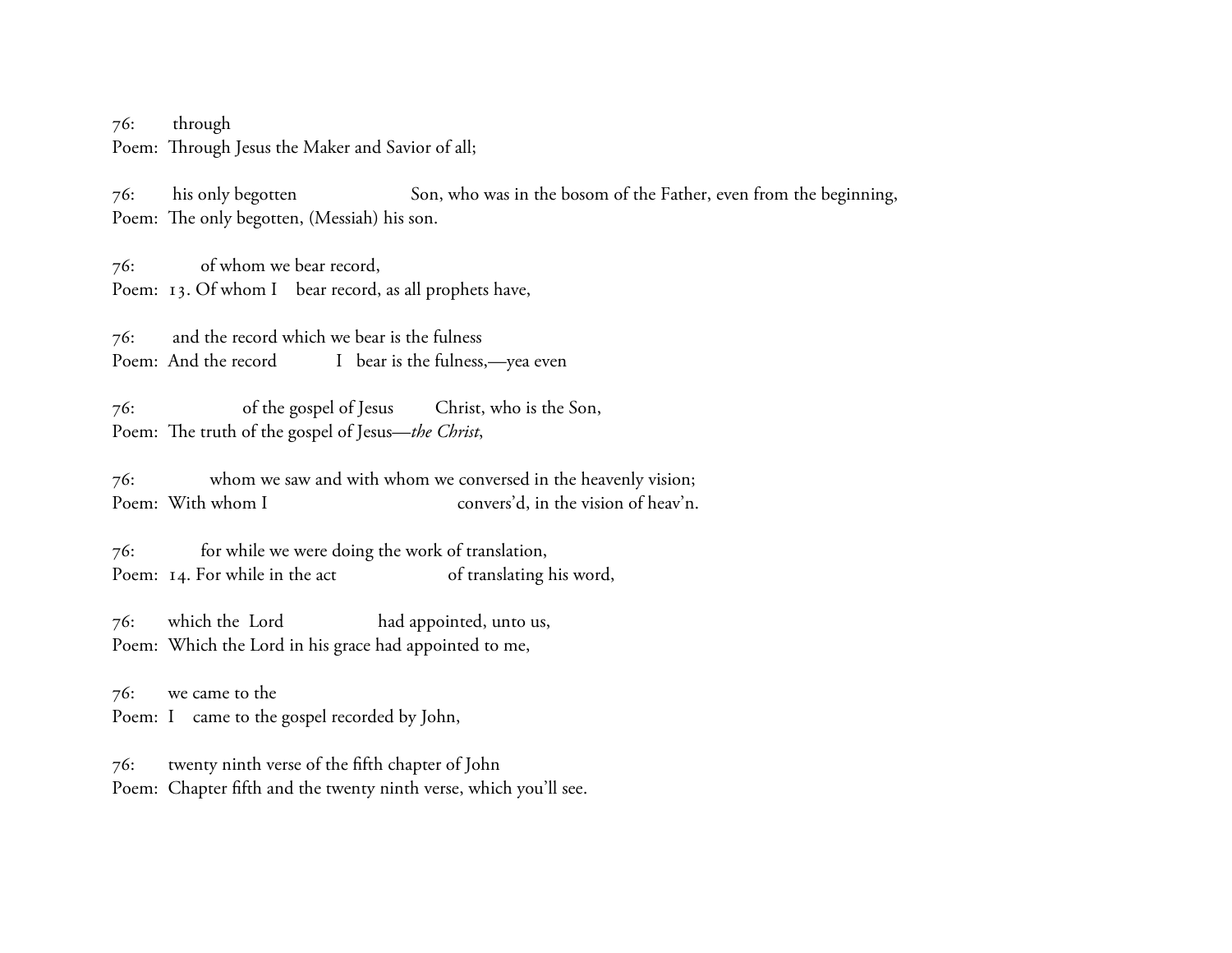76: which was given unto us as follows:— Poem: Which was given as follows:

76 and Poem:

Speaking of the resurrection of the dead, concerning those who shall hear the voice of the Son of Man: And shall come forth; they who have done good, in the resurrection of the just; and they who have done evil, in the resurrection of the unjust.

76: Now this caused us to marvel, Poem: 15. I marvel'd at these resurrections, indeed!

76: for it was given unto us of the Spirit: Poem: For it came unto me by the spirit direct:-

76: and while we meditated upon these things, Poem: And while I did meditate what it all meant,

76: the Lord touched the eyes of our understandings, Poem: The Lord touch'd the eyes of my own intellect:-

76: and they were opened, Poem: 16. Hosanna forever! they open'd anon,

76: and the glory of the Lord shone round about; Poem: And the glory of God shone around where I was;

76: and we beheld the glory of the Son, on the right hand of the Father, Poem: And there was the Son, at the Father's right hand,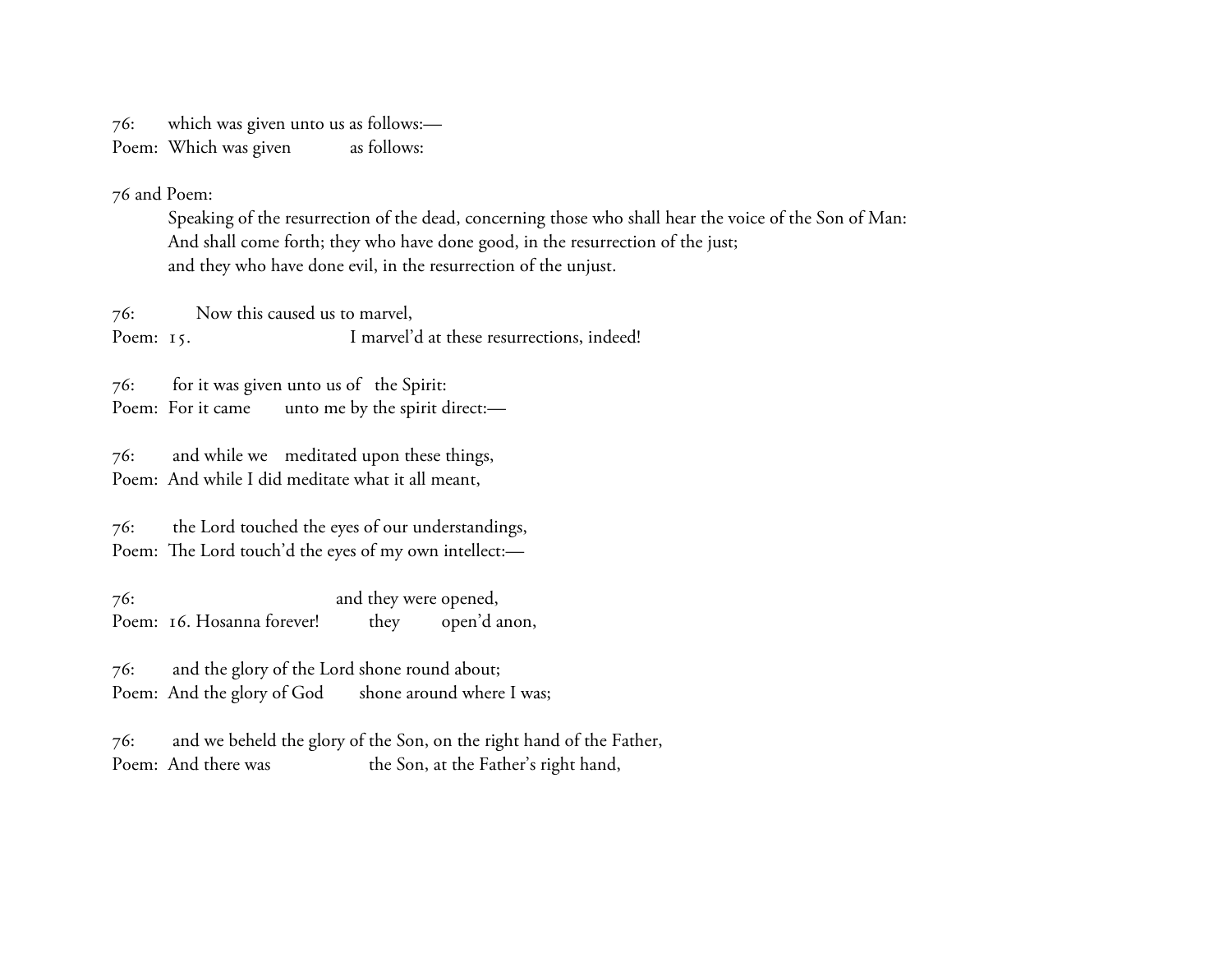76: and received of his fulness; Poem: In a fulness of glory, and holy applause.

76: and saw the holy angels, and they who are Poem: 17. I beheld round the throne, holy angels and hosts,

76: sanctified before his throne, Poem: And sanctified beings from worlds that have been,

76: worshiping God and the Lamb, Poem: In holiness worshipping God and the Lamb,

76: who worship him forever and ever. Poem: Forever and ever, amen and amen!

76: And now, after the many testimonies which have been given of him, Poem: 18. And now after all of the proofs made of him,

Poem: By witnesses truly, by whom he was known,

76: this is the testimony, last of all, which we give of him, that he lives; Poem: This is mine, last of all, that he lives; yea he lives!

76: for we saw him, even on the right hand of God; Poem: And sits at the right hand of God, on his throne.

76: and we heard the voice bearing record Poem: 19. And I heard a great voice, bearing record from heav'n,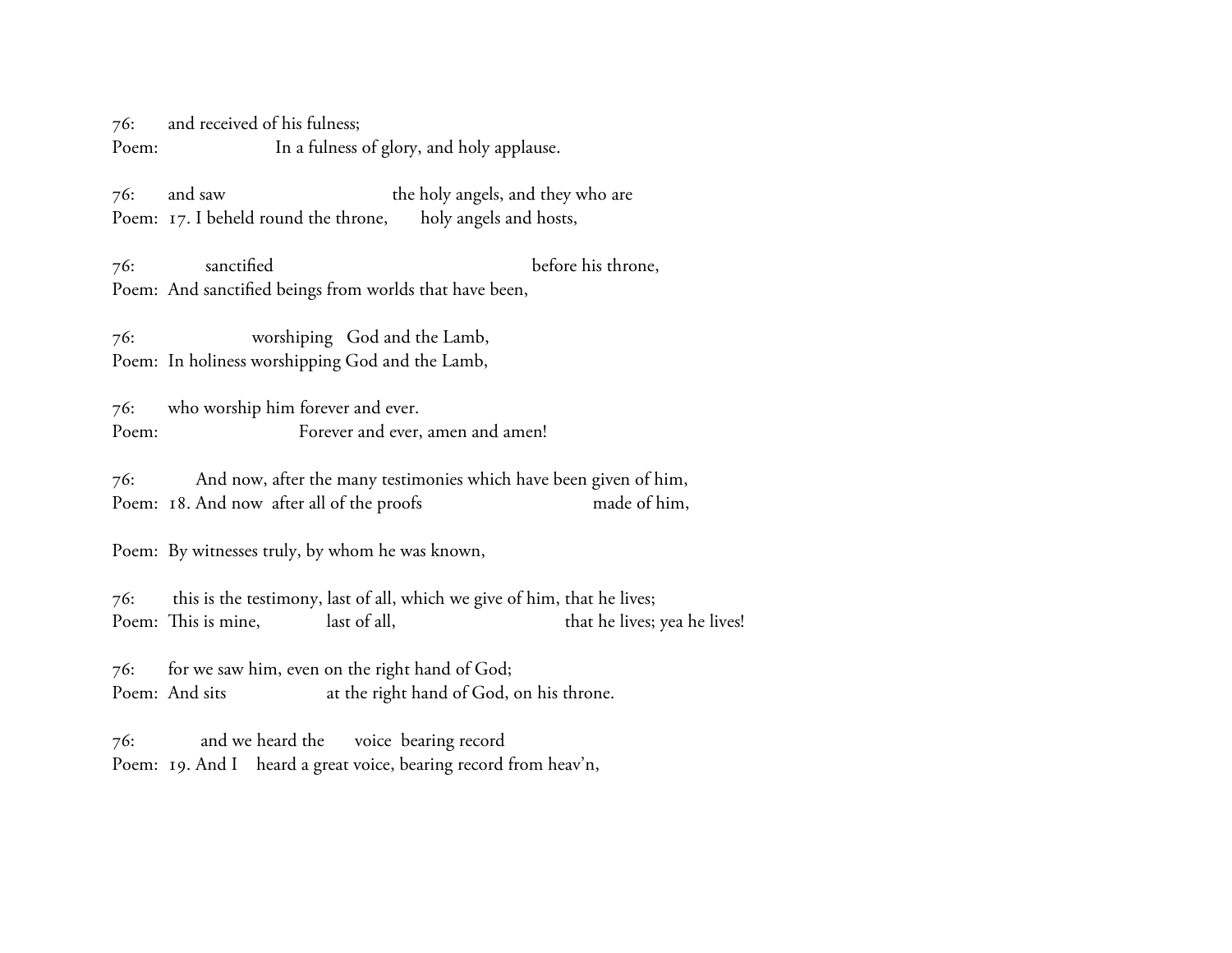76: that he is the only begotten of the Father; Poem: He's the Saviour, and only begotten of God-

76: that by him, and through him, and of him, the worlds are and were created; Poem: By him, of him, and through him, the worlds were all made,

Poem: Even all that career in the heavens so broad,

76: and the inhabitants thereof Poem: 20. Whose inhabitants, too, from the first to the last,

Poem: Are sav'd by the very same Saviour of ours;

76: are begotten sons and daughters unto God. Poem: And, of course, are begotten God's daughters and sons,

Poem: By the very same truths, and the very same pow'rs.

76: And this we saw also, and bear record, Poem: 21. And I saw and bear record of warfare in heav'n;

76: that an angel of God, who was in authority in the presence of God, Poem: For an angel of light, in authority great,

76: who rebelled against the only begotten Son— Poem: Rebell'd against Jesus, and sought for his pow'r,

76: whom the Father loved, and who was in the bosom of the Father—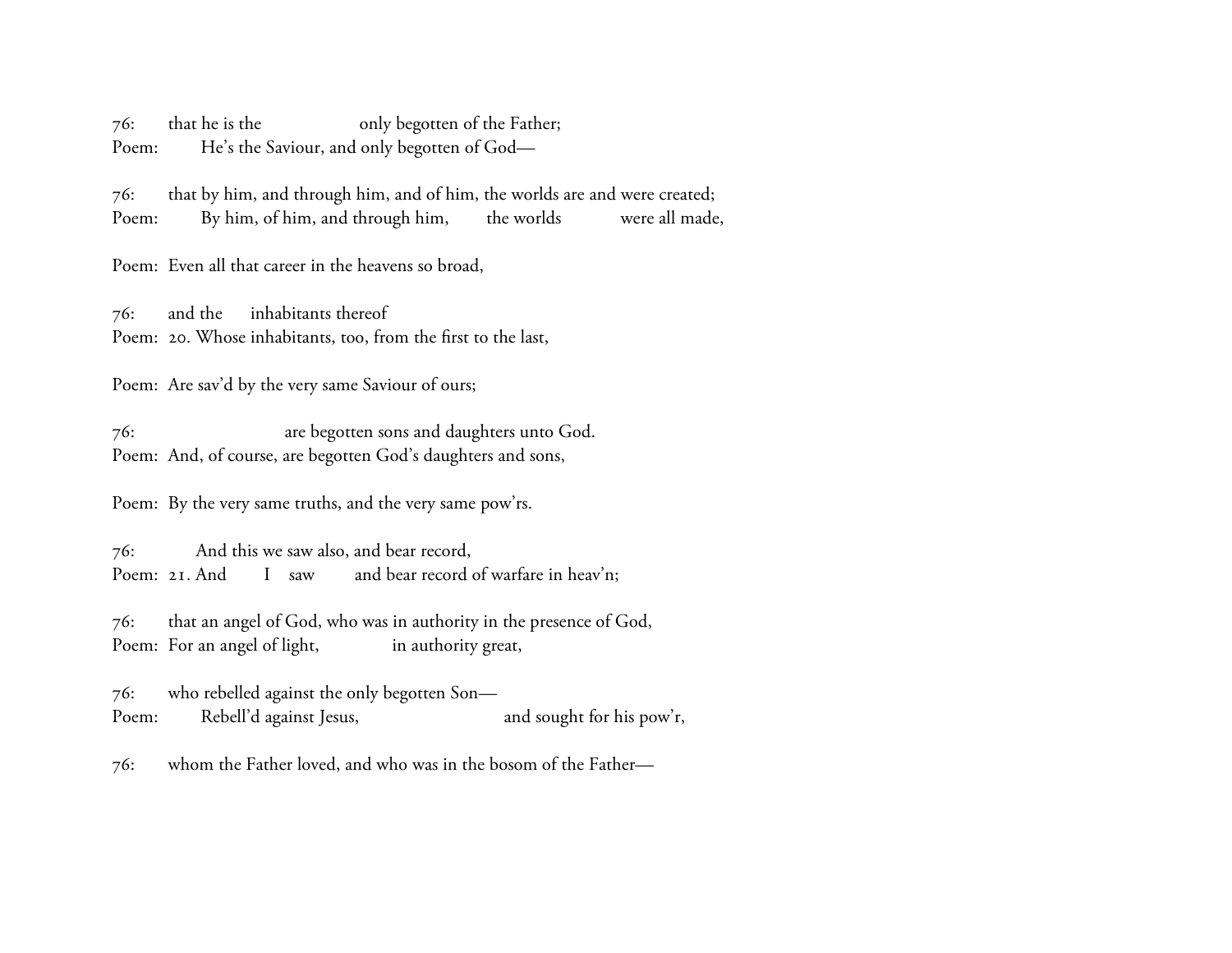76: and was thrust down from the presence of God and the Son, Poem: But was thrust down to woe from his Godified state.

76: and was called Perdition; for the heavens wept over him; Poem: 22. And the heavens all wept, and the tears drop'd like dew,

76: he was Lucifer, a son of the morning; Poem: That Lucifer, son of the morning had fell!

76: and we beheld and lo, he is fallen! is fallen! even a son of the morning. Poem: Tea, is fallen! is fall'n, the mode of the come, Oh, alas!

Poem: The son of Perdition; the devil of hell!

76: And while we were yet in the Spirit, Poem: 23. And while I was yet in the spirit of truth,

76: the Lord commanded us that we should write the vision: Poem: The commandment was: write ye the vision all out;

76: for we beheld satan, that old serpent, even the devil, Poem: For Satan, old serpent, the devil's for war,—

76: who rebelled against God, and sought to take the kingdom of our God, and his Christ; wherefore he maketh war with the saints of God,

76: and encompasses them round about. Poem: And yet will encompass the saints round about.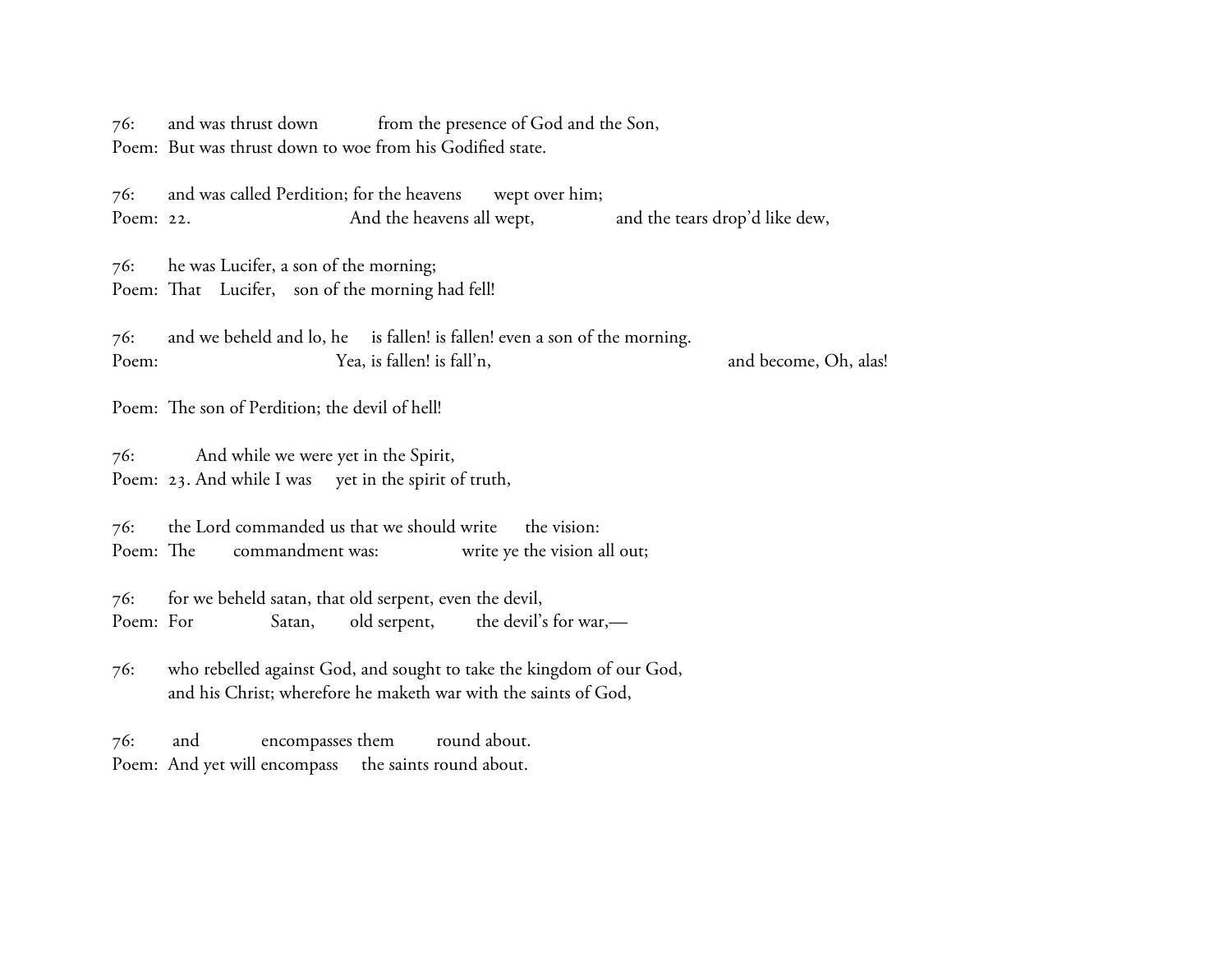76: And we saw a vision of the sufferings of those Poem: 24. And I saw, too, the suff ring and mis'ry of those,

76: with whom he made war and overcame, Poem: (Overcome by the devil, in warfare and fight,)

Poem: In hell-fire, and vengeance, the doom of the damn'd;

76: for thus came the voice of the Lord unto us. Poem: For the Lord said, the vision is further: so write.

 $76:$  4 Thus saith the Lord, concerning all those Poem: 25. For thus saith the Lord, now concerning all those

76: who know my power, and have been made partakers thereof, Poem: Who know of my power and partake of the same;

76: and suffered themselves, through the power of the devil, to be overcome, Poem: And suffer themselves, that they be overcome

Poem: By the power of Satan; despising my name:—

76: and to deny the truth, and defy my power: Poem: 26. Defying my power, and denying the truth;—

76: they are they who are Poem: They are they-<br>of the world, or of men, most forlorn,

76: the sons of perdition, of whom I say Poem: The Sons of Perdition, of whom, ah! I say,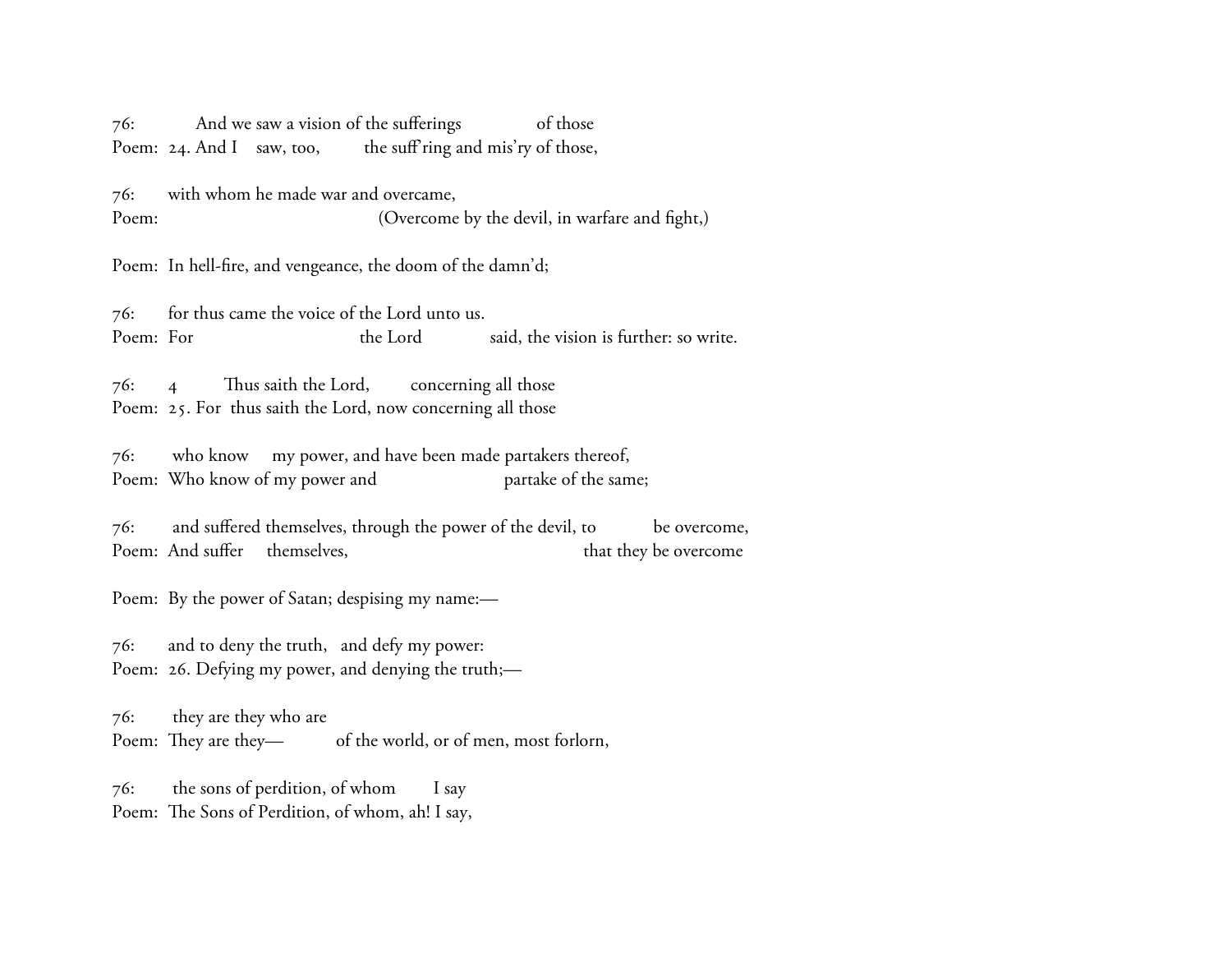76: it had been better for them never to have been born; Poem: 'T were better for them had they never been born!

76: for they are vessels of wrath Poem: 27. They're vessels of wrath, and dishonor to God,

76: doomed to suffer the wrath of God, Poem: Doom'd to suffer his wrath, in the regions of woe,

Poem: Through the terrific night of eternity's round,

76: with the devil and his angels, in eternity: Poem: With the devil and all of his angels below:

76: concerning whom I have said there is no forgiveness Poem: 28. Of whom it is said, no forgiveness is giv'n,

76: in this world nor in the world to come: Poem: In this world, alas! nor the world that's to come;

76: having denied the Holy Spirit, Poem: For they have denied the spirit of God,

76: after having received it, Poem: After having receiv'd it: and mis'ry's their doom.

76: and having denied the only begotten Son of the Father, Poem: 29. And denying the only begotten of God,—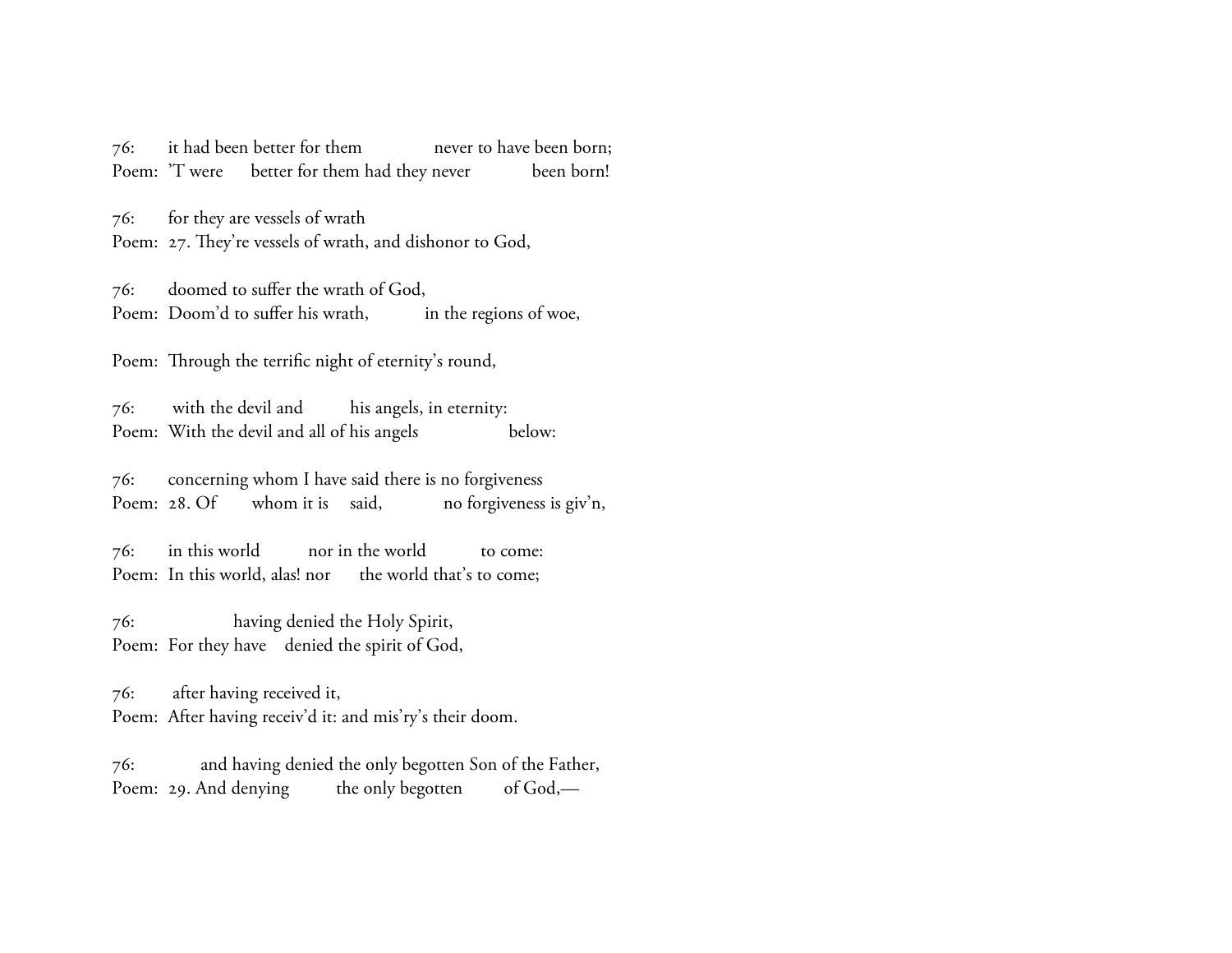76: having crucified him unto themselves, Poem: And crucify him to themselves, as they do,

76: and put him to an open shame: Poem: And openly put him to shame in their flesh,

Poem: By gospel they cannot repentance renew.

76: these are they who shall go away into the lake of fire Poem: 30. They are they, who must go to the great lake of fire,

76: and brimstone, Poem: Which burneth with brimstone, yet never consumes,

76: with the devil and his angels, Poem: And dwell with the devil, and angels of his,

Poem: While eternity goes and eternity comes.

76: and the only ones on whom the second death shall have any power; Poem: 31. They are they, who must groan through the great second death,

76: yea, verily the only ones who shall not be redeemed in the due time of the Lord, after the sufferings of his wrath; Poem: And are not redeemed in the time of the Lord; 76: for all the rest shall be brought forth by the resurrection of the dead,

76: through the triumph and the glory of the Lamb, who was slain, Poem: While all the rest are, through the triumph of Christ,

76: who was in the bosom of the Father before the worlds were made.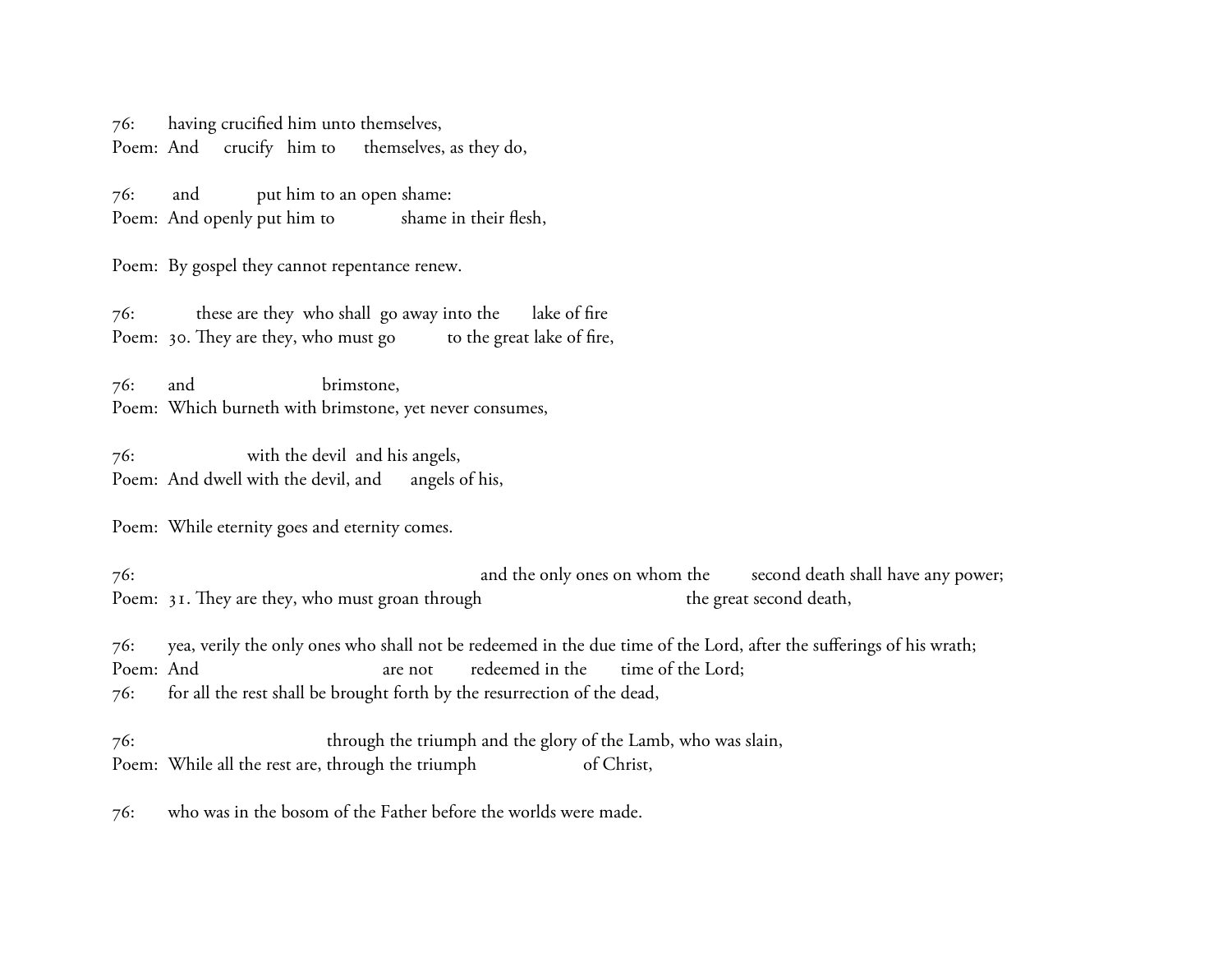Poem: Made partakers of grace, by the power of his word. 32. The myst'ry of Godliness truly is great;-The past, and the present, and what is to be;

76: And this is the gospel, the glad tidings Poem: And this is the gospel— glad tidings to all,

76: which the voice out of the heavens bore record unto us, Poem: Which the voice from the heavens bore record to me:

76: that he came into the world, even Jesus Poem: 33. That he came to the world in the middle of time,

76: to be crucified for the world, Poem: To lay down his life for his friends and his foes,

76: and to bear the sins of the world, Poem: And bear away sin as a mission of love;

76: and to sanctify the world, and to cleanse it from all unrighteousness; Poem: And sanctify earth for a blessed repose.

76: that through him all might be saved, whom the Father had put into his power, and made by him; who glorifies the Father,

76: and saves all the works of his hands, Poem: 34. 'Tis decreed, that he'll save all the work of his hands,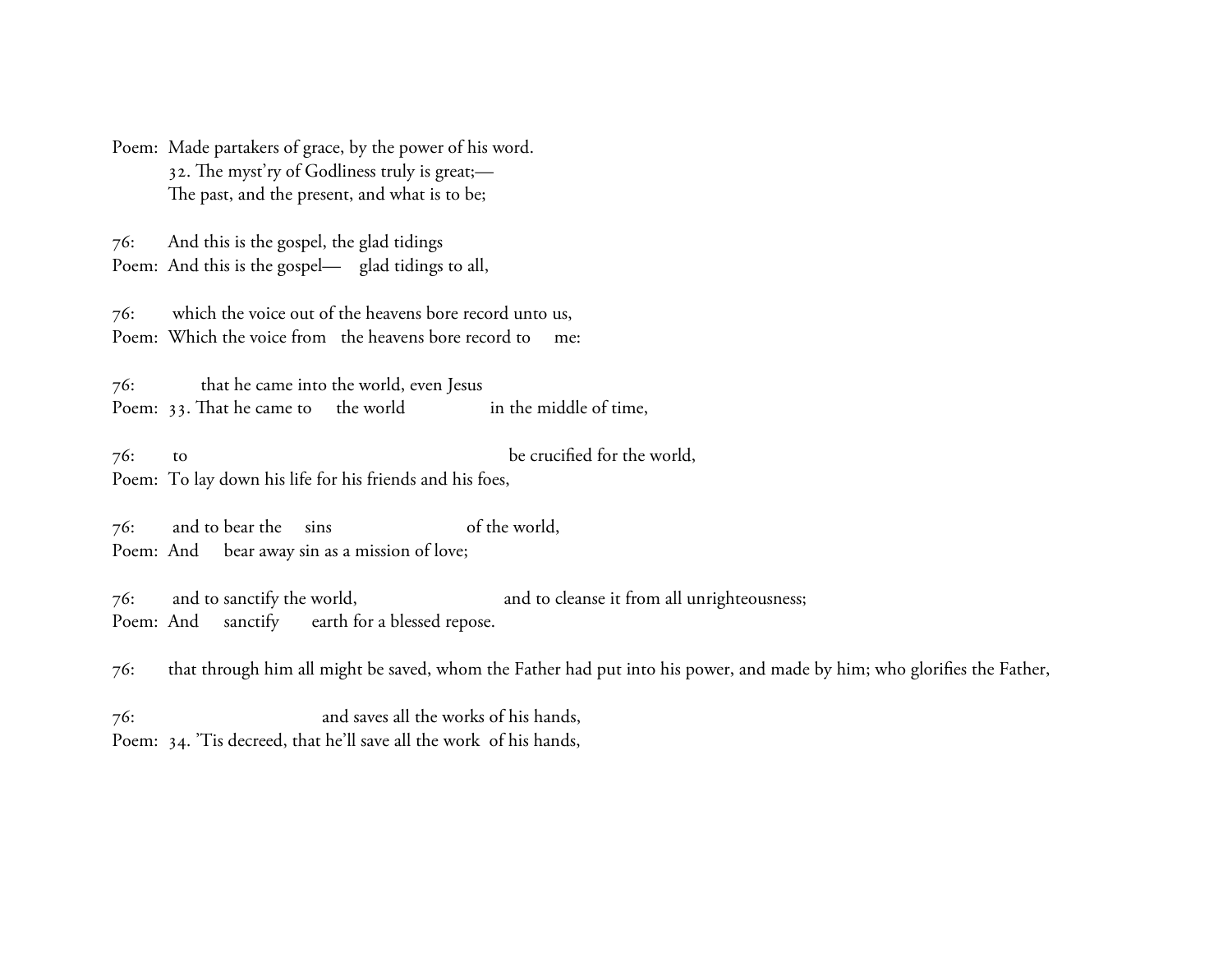Poem: And sanctify them by his own precious blood; And purify earth for the Sabbath of rest, By the agent of fire, as it was by the flood. 35. The Savior will save all his Father did give, Even all that he gave in the regions abroad,

76: except those sons of perdition, who deny the Son after the Father has revealed him: Poem: Save the Sons of Perdition: They're lost; ever lost,

76: wherefore he saves all except them; they shall go away into everlasting punishment, which is endless punishment, which is eternal punishment,

Poem: And can never return to the presence of God.

76: to reign with the devil and his angels Poem: 36 They are they, who must reign with the devil in hell,

76: in eternity, Poem: In eternity now, and eternity then,

76: where their worm dieth not and the fire is not quenched, Poem: Where the worm dieth not, and the fire is not quench'd;-

Poem: And the punishment still, is eternal. Amen.

76: which is their torment, Poem: 37. And which is the torment apostates receive,

76: and the end thereof, neither the place thereof, nor their torment, Poem: But the end, or the place where the torment began,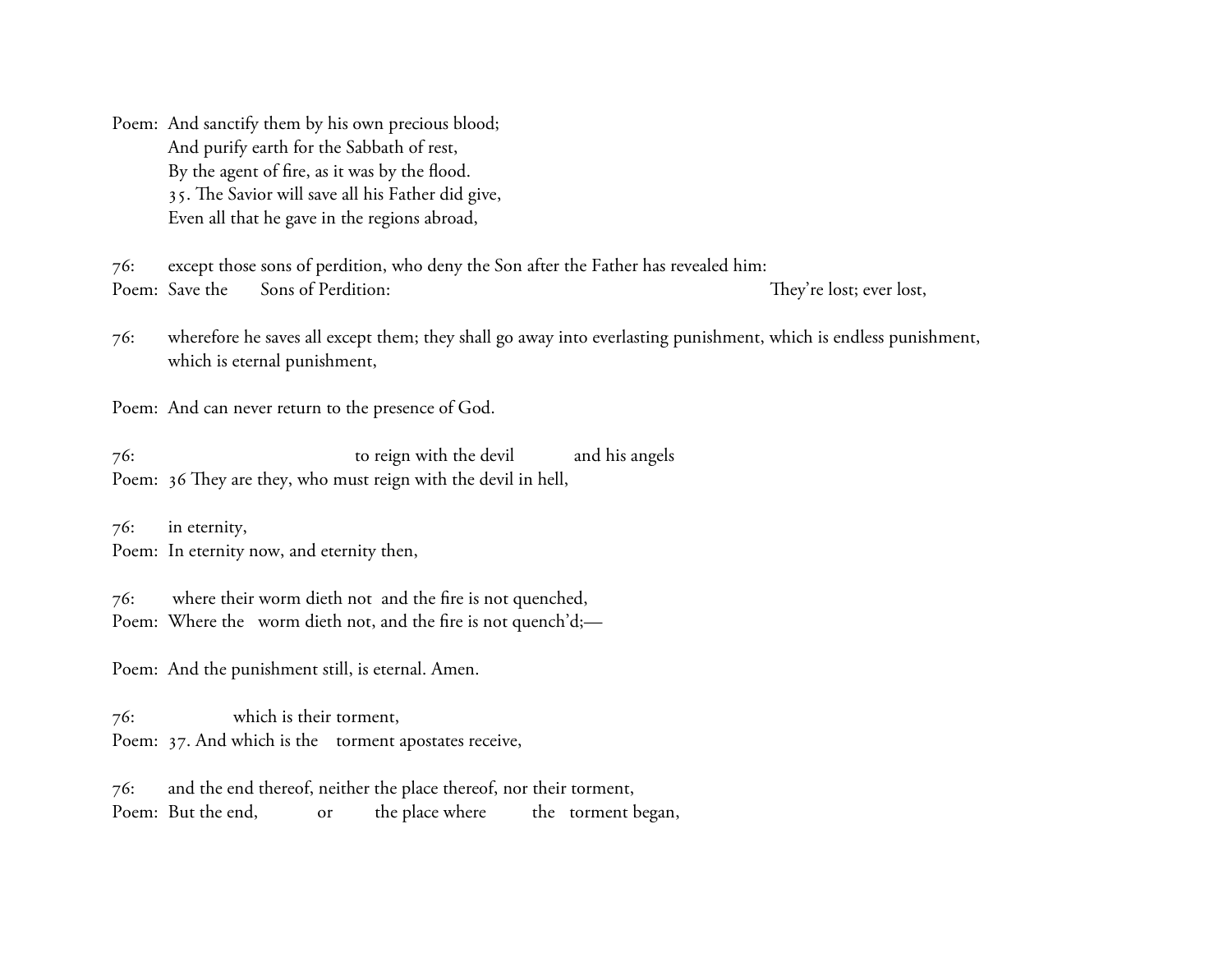76: no man knows, neither was it revealed, neither is, neither will be revealed unto man,

76: except to them who are made partakers thereof:

Poem: Save to them who are made to partake of the same,

Poem: Was never, nor will be, revealed unto man.

76: nevertheless I the Lord show it by vision unto many, Poem: 38. Yet God shows by vision a glimpse of their fate,

76: but straightway shut it up again: Poem: And straightway he closes the scene that was shown:

76: wherefore the end, the width, the height, the depth, and the misery thereof, they understand not, Poem: So the width, or the depth, or the misery thereof,

76: neither any man except them who are ordained unto this condemnation. Poem: Save to those that partake, is forever unknown.

Poem: 39. And while I was pondering, the vision was closed;

76: And we heard the voice saying, Write the vision for lo! Poem: And the voice said to me, write the vision: for lo!

76: this is the end of the vision of the sufferings of the ungodly! Poem: 'Tis the end of the scene of the sufferings of those,

Poem: Who remain filthy still in their anguish and woe.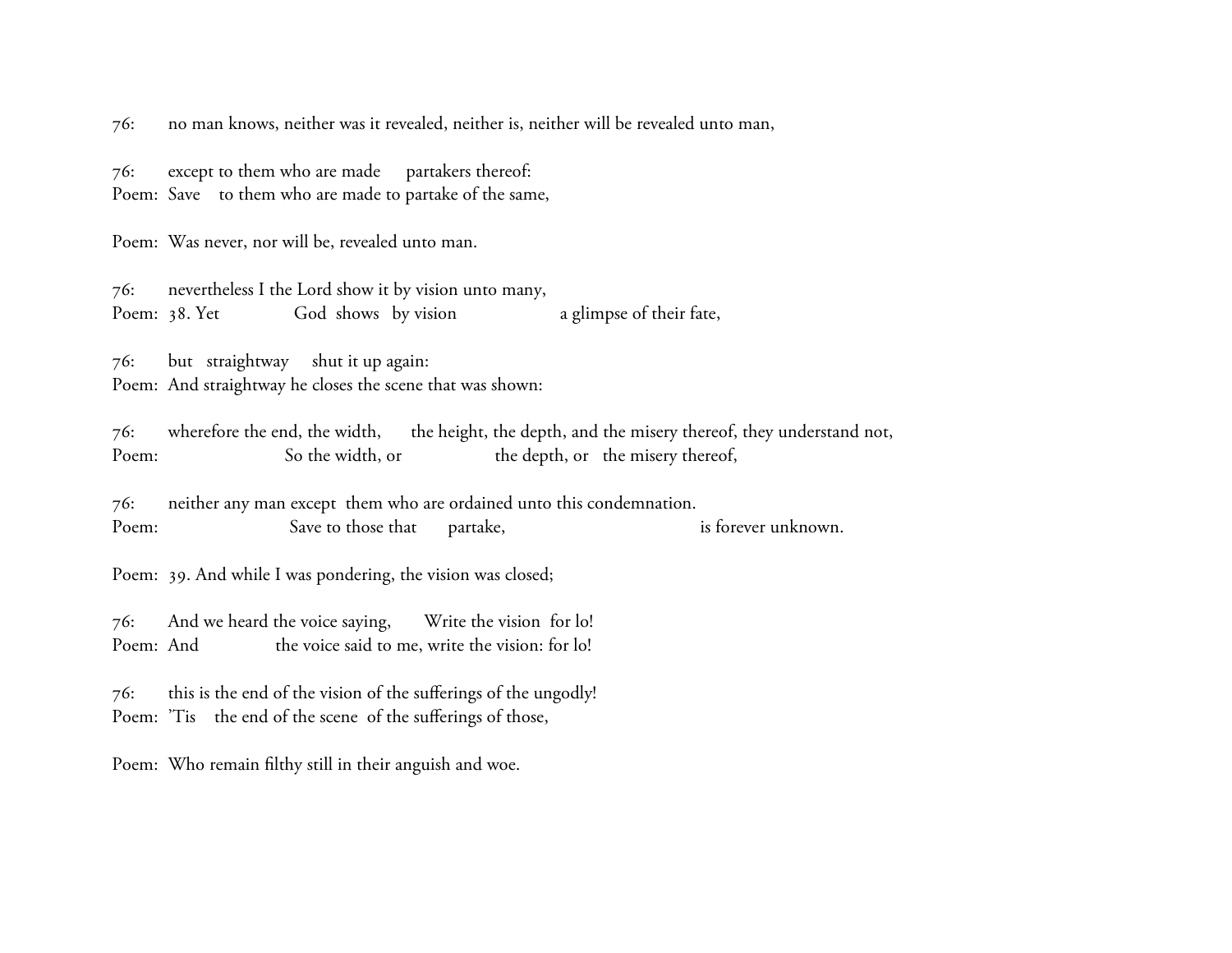76: 5 And again, we bear record for we saw and heard,

Poem: 40. And again I bear record of heavenly things,

Poem: Where virtue's the value, above all that's pric'd—

76: and this, is the testimony of the gospel of Christ, concerning them Poem: Of the truth of the gospel concerning the just,

76: who come forth in the resurrection of the just: Poem: That rise in the first resurrection of Christ.

76: they are they who received the testimony of Jesus, and believed on his name, Poem: 41. Who receiv'd and believ'd, and repented likewise,

76: and were baptized after the manner of his burial, Poem: And then were baptis'd, as a man always was,

Poem: Who ask'd and receiv'd a remission of sin, And honored the kingdom by keeping its laws.

76: being buried in the water in his name, and this according to the commandment which he has given, Poem: 42. Being buried in water, as Jesus had been,

76: that, by keeping the commandments, they might be washed and cleansed from all their sins, Poem: And keeping the whole of his holy commands,

76: and receive the Holy Spirit Poem: They received the gift of the spirit of truth,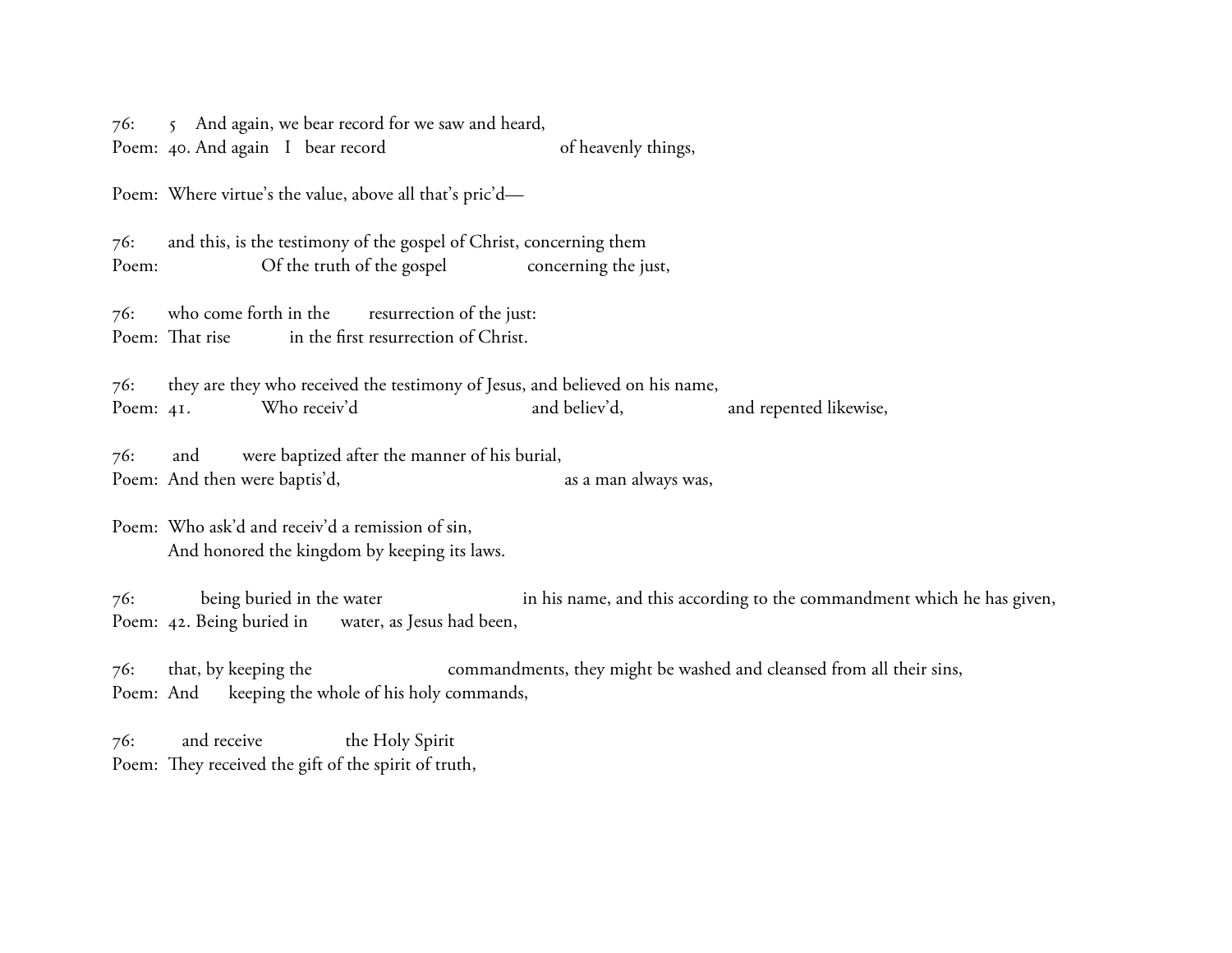76: by the laying on of the hands of him who is ordained and sealed unto this power; Poem: By the ordinance truly of laying on hands.

76: and who overcome by faith, Poem: 43. For these overcome, by their faith and their works,

Poem: Being tried in their life-time, as purified gold,

76: and are sealed by that Holy Spirit of promise, Poem: And seal'd by the spirit of promise, to life,

76: which the Father sheds forth upon all those who are just and true:

Poem: By men called of God, as was Aaron of old.

76: they are they who are the church of the first-born: Poem: 44. They are they, of the church of the first born of God,—

76: they are they into whose hands the Father has given all things: Poem: And unto whose hands he committeth all things;

Poem: For they hold the keys of the kingdom of heav'n,

76: they are they who are priests and kings, who have received of his fulness, and of his glory, Poem: And reign with the Savior, as priests, and as kings.

76: and are priests of the Most High after the order of Melchizedek, which was after the order of Enoch, Poem: 45. They're priests of the order of Melchisedek,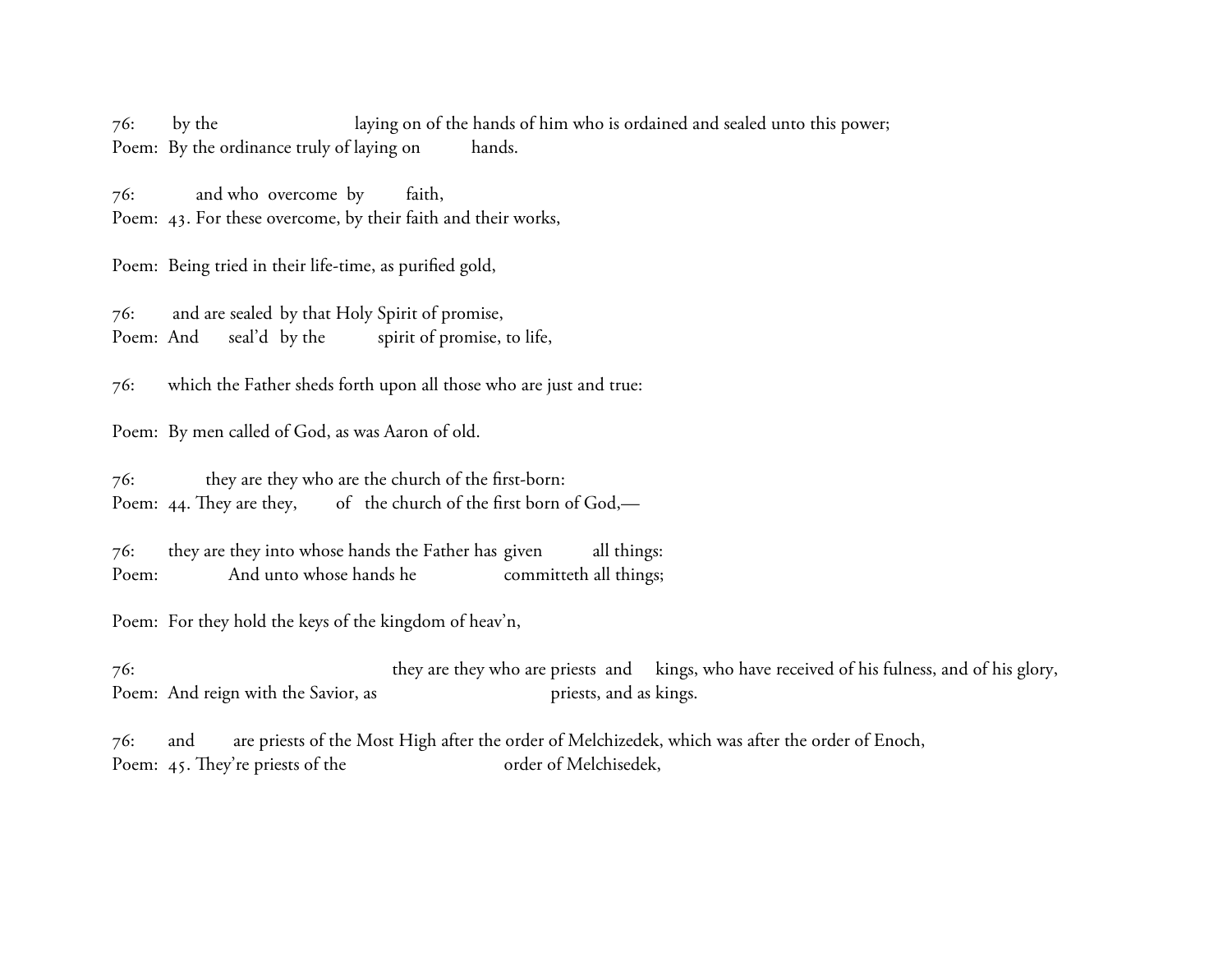76: which was after the order of the only begotten Son: Poem: Like Jesus, (from whom is this highest reward,)

Poem: Receiving a fulness of glory and light;

76: wherefore, as it is written, they are gods, even the sons of God: Poem: As written: They're Gods; even sons of the Lord.

76: wherefore all things are theirs, whether life or death, Poem: 46. So all things are theirs; yea, of life, or of death;

76: or things present, or things to come, all are theirs, Poem: Yea, whether things now, or to come, all are theirs,

76: and they are Christ's, and Christ is God's; Poem: And they are the Savior's, and he is the Lord's,

76: and they shall overcome all things: Poem: Having overcome all, as eternity's heirs.

76: wherefore let no man glory in man, Poem: 47. <sup>'Tis</sup> wisdom that man never glory in man,

76: but rather let him glory in God, Poem: But give God the glory for all that he hath;

Poem: For the righteous will walk in the presence of God,

76: who shall subdue all enemies under his feet: Poem: While the wicked are trod under foot in his wrath.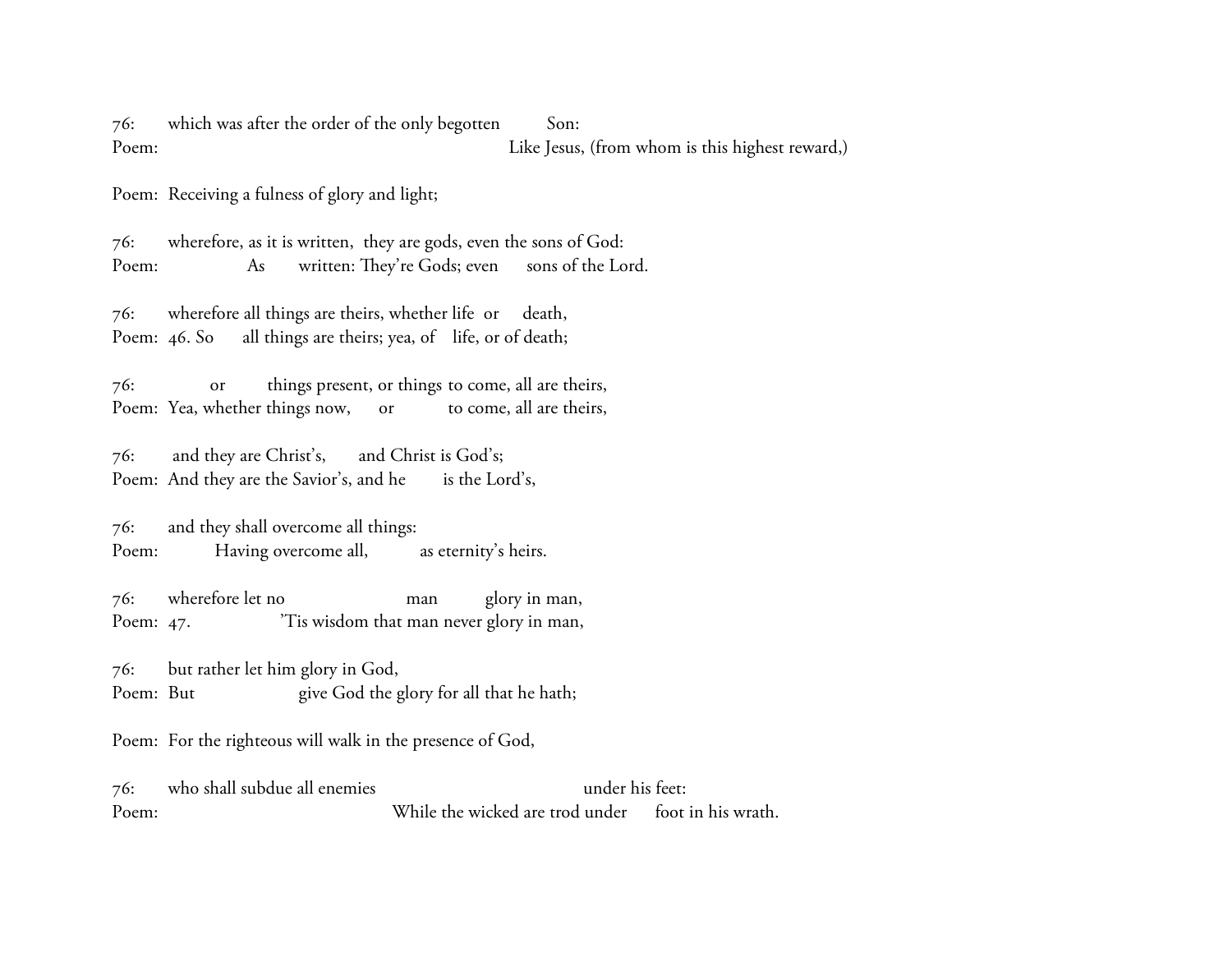76: these shall dwell in the presence of God Poem: 48. Yea, the righteous shall dwell in the presence of God,

76: and his Christ forever and ever: these are they whom he shall bring with him, Poem: And of Jesus, forever, from earth's second birth—

76: when he shall come in the clouds of heaven, Poem: For when he comes down in the splendor of heav'n,

76: to reign on the earth over his people: Poem: All these he'll bring with him, to reign on the earth.

76: these are they who shall have part in Poem: 49. These are they that arise in their bodies of flesh,

76: the first resurrection: these are they who shall come forth in the resurrection of the just: Poem: When the trump of the first resurrection shall sound;

76: these are they who are come unto mount Zion, Poem: These are they that come up to Mount Zion, in life,

Poem: Where the blessings and gifts of the spirit abound.

76: and unto the city of the living God, the heavenly place, Poem: 50. These are they that have come to the heavenly place;

Poem: To the numberless courses of angels above:

76: the holiest of all: these are they who have come to an innumerable company of angels; Poem: To the city of God; e'en the holiest of all,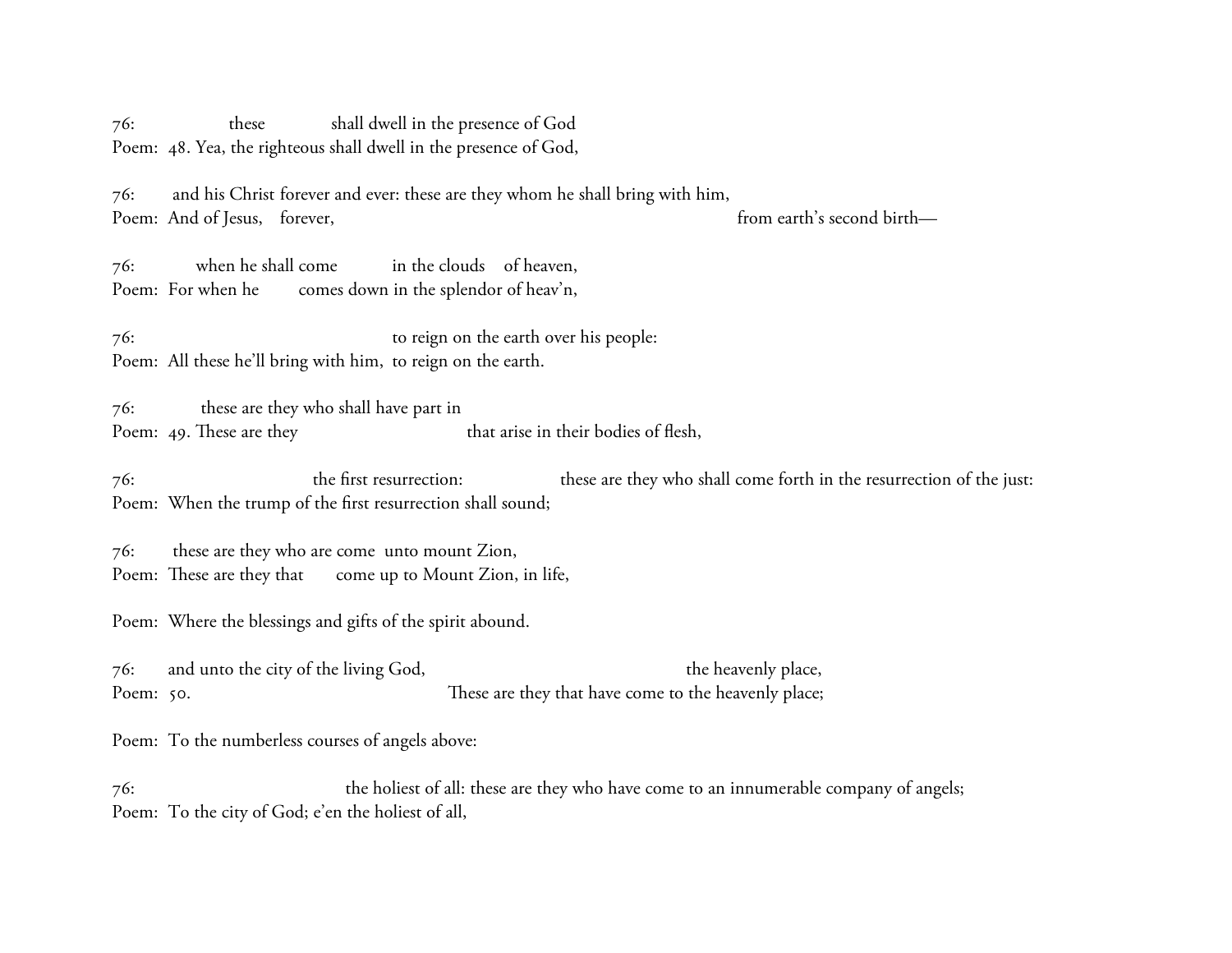Poem: And the home of the blessed, the fountain of love:

76: to the general assembly and church of Enoch, and of the first born: Poem: 51. To the church of old Enoch, and of the first born:

Poem: And gen'ral assembly of ancient renown'd,

76: these are they whose names are written in heaven, where God and Christ are the judge of all: Poem: Whose names are all kept in the archives of heav'n,

Poem: As chosen and faithful, and fit to be crown'd.

76: these are they who are just men made perfect Poem: 52. These are they that are perfect

76: through Jesus the mediator of the new covenant, who wrought out this perfect atonement through the shedding of his own blood: Poem: through Jesus' own blood,

76: these are they whose bodies are celestial, whose glory is that of the sun, Poem: Whose bodies celestial are mention'd by Paul,

76: even the glory of God the highest of all;

76: whose glory the sun of the firmament is written of as being typical. Poem: Where the sun is the typical glory thereof,

Poem: And God, and his Christ, are the true judge of all.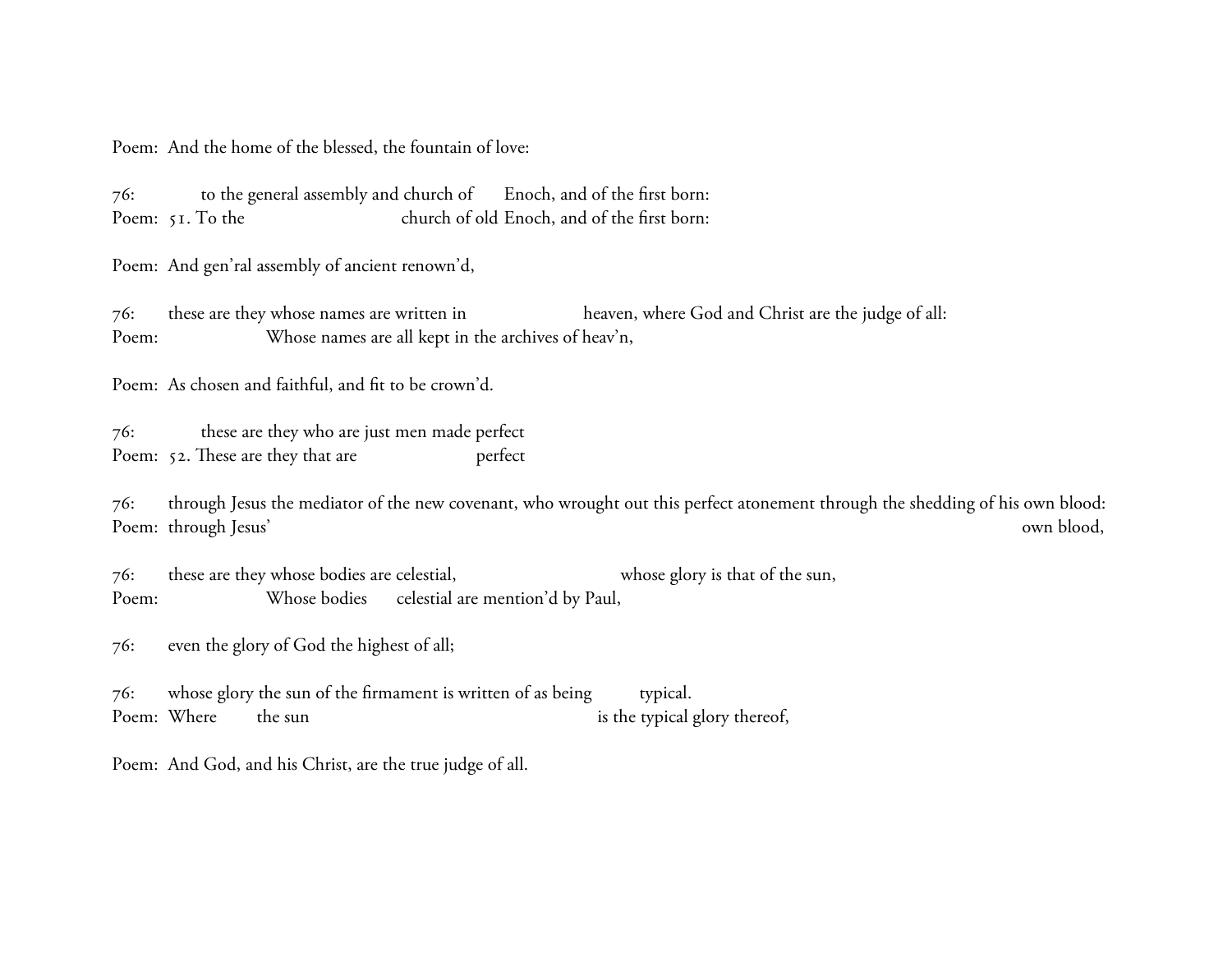76: 6 And again, we saw the terrestrial world, and behold and lo! these are they who are of the terrestrial, Poem: 53. Again I beheld the terrestrial world,

Poem: In the order and glory of Jesus, go on;

76: whose glory differs from that of the church of the first born, who have received the fulness of the Father, Poem:  $\frac{1}{2}$  'Twas not as the church of the first born of God,

76: even as that of the moon differs from the sun of the firmament. Poem: But shone in its place, as the moon to the sun.

76: Behold, these are they who died without law; Poem: 54. Behold, these are they that have died without law;

Poem: The heathen of ages that never had hope, And those of the region and shadow of death,

76: and also they who are the spirits of men kept in prison, Poem: The spirits in prison, that light has brought up.

76: whom the Son visited, and preached Poem: 55. To spirits in prison the Savior once preach'd,

76: the gospel unto them, Poem: And taught them the gospel, with powers afresh;

Poem: And then were the living baptiz'd for their dead,

76: that they might be judged according to men in the flesh, who received not the testimony of Jesus in the flesh, Poem: That they might be judg'd as if men in the flesh.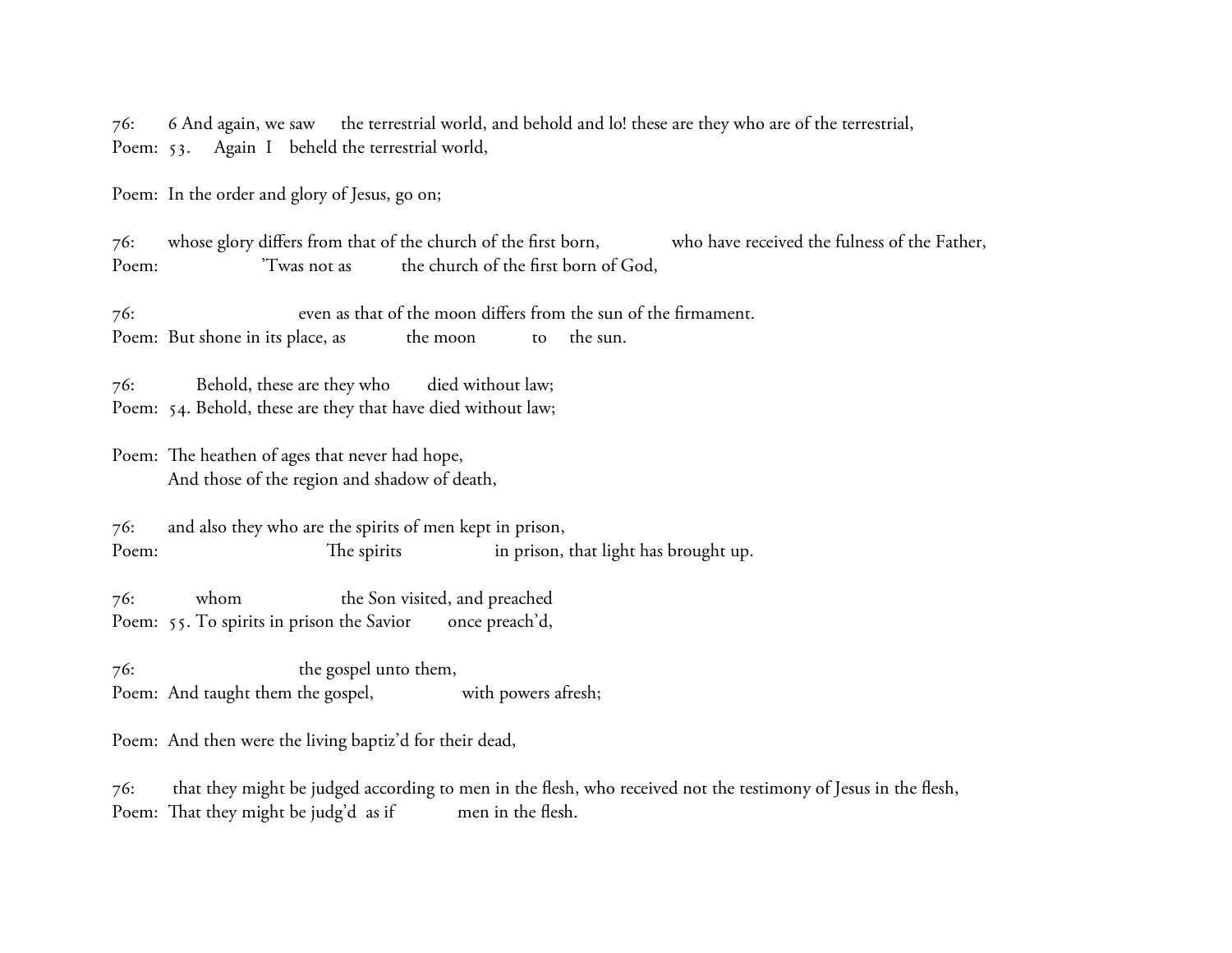76: but afterwards received it:

76: these are they who are honorable men of the earth, Poem: 56. These are they that are hon'rable men of the earth;

76: who were blinded by the craftiness of men: Poem: Who were blinded and dup'd by the cunning of men:

Poem: They receiv'd not the truth of the Savior at first; But did, when they heard it in prison, again.

76: these are they who receive of his glory, but not of his fulness;

Poem: 57. Not valiant for truth, they obtain'd not the crown, But are of that glory that's typ'd by the moon;

76: these are they who receive of the presence of the Son, Poem: They are they, that come into the presence of Christ,

76: but not of the fulness of the Father: Poem: But not to the fulness of God, on his throne.

76: wherefore they are bodies terrestrial, and not bodies celestial, and differ in glory as the moon differs from the sun: these are they who are not valiant in the testimony of Jesus: wherefore they obtained not the crown over the kingdom of our God. And now this is the end of the vision which we saw of the terrestrial, that the Lord commanded us to write while we were yet in the Spirit.

76: 7 And again, we saw the glory of the telestial, Poem: 58. Again I beheld the telestial, as third,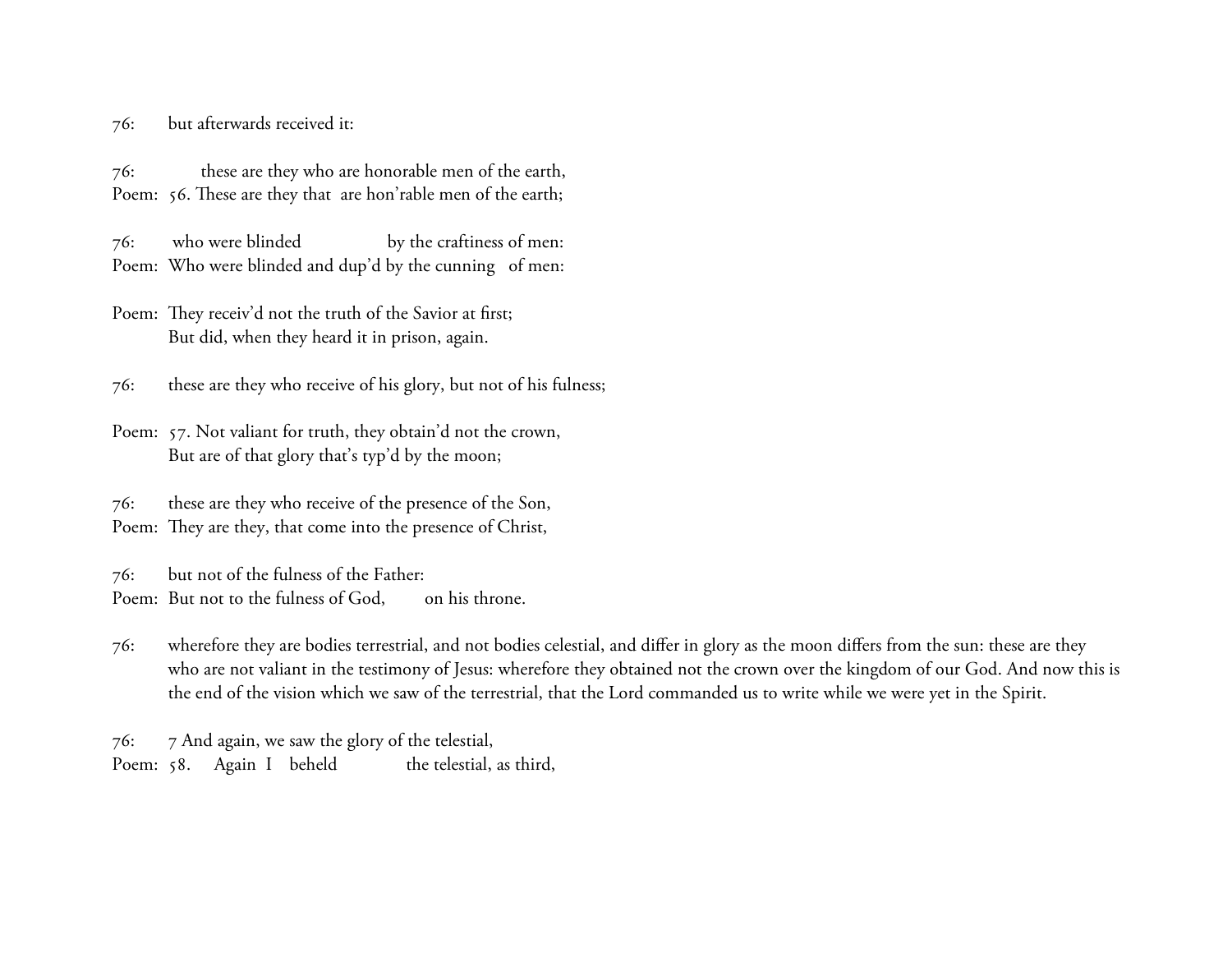76: which glory is that of the lesser, even as the glory of the stars Poem: The lesser, or starry world, next in its place.

76: differ from that of the glory of the moon in the firmament;

Poem: For the leaven must leaven three measures of meal, And every knee bow that is subject to grace.

76: these are they who received not the gospel of Christ, Poem: 59. These are they that receiv'd not the gospel of Christ,

76: neither the testimony of Jesus: Poem: Or evidence, either, that he ever was;

Poem: As the stars are all diff rent in glory and light, So differs the glory of these by the laws.

76: these are they who deny not the Holy Spirit: Poem: 60. These are they that deny not the spirit of God,

76: these are they who are thrust down to hell: these are they who shall not be redeemed from the devil, Poem: But are thrust down to hell, with the devil, for sins,

Poem: As hypocrites, liars, whoremongers, and thieves,

76: until the last resurrection, Poem: And stay 'till the last resurrection begins.

76: until the Lord, even Christ the Lamb, shall have finished his work: Poem: 61. 'Till the Lamb shall have finish'd the work he begun;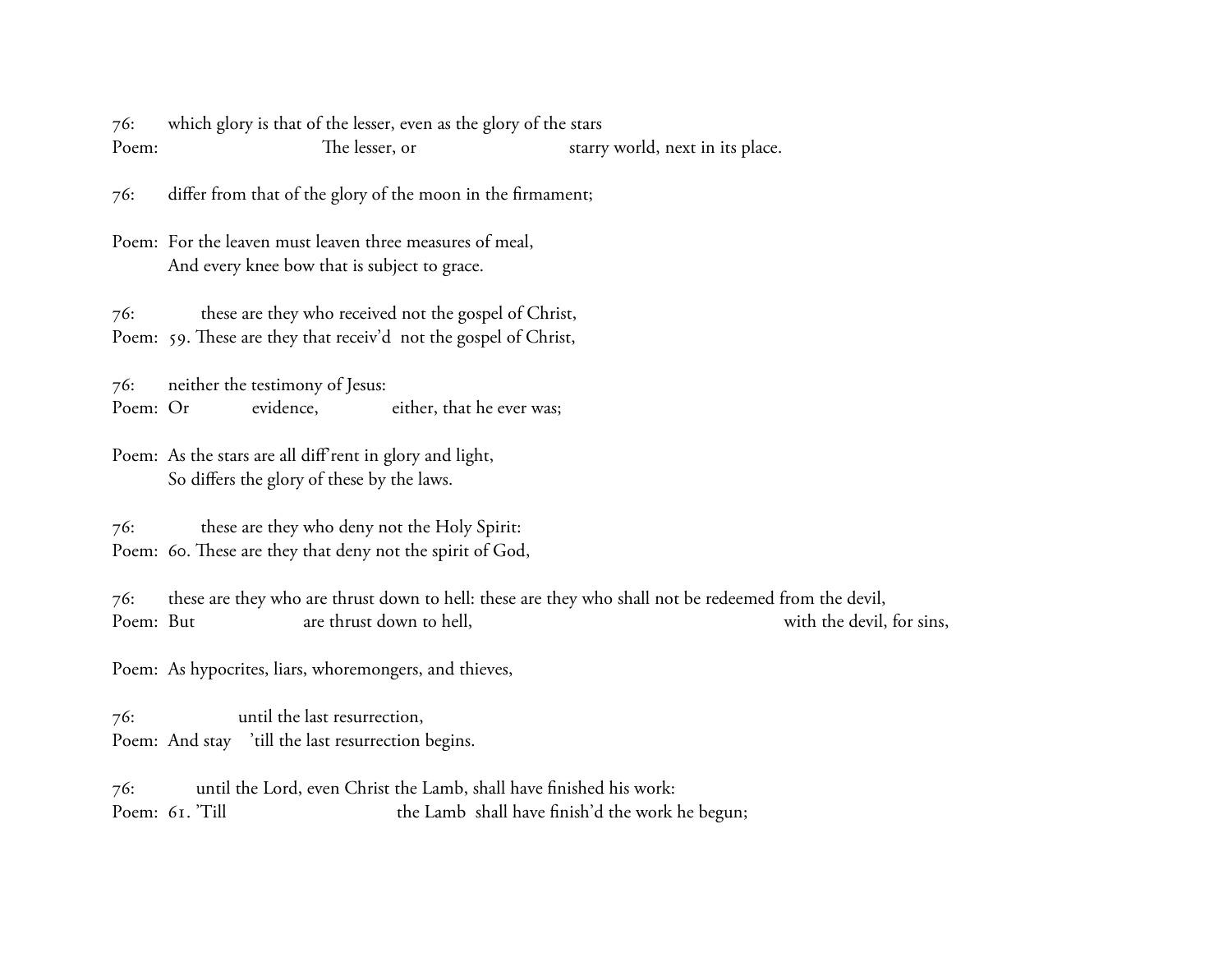Poem: Shall have trodden the wine press, in fury alone, And overcome all by the pow'r of his might: He conquers to conquer, and save all his own.

76: these are they who receive not of his fulness Poem: 62. These are they that receive not a fulness of light,

76: in the eternal world, Poem: From Christ, in eternity's world, where they are,

76: but of the Holy Spirit Poem: The terrestrial sends them the Comforter, though;

Poem: And minist'ring angels, to happify there. 63. And so the telestial is minister'd to,

76: through the ministration of the terrestrial; Poem: By ministers from the terrestrial one,

76: and the terrestrial through the ministration of the celestial; Poem: As terrestrial is, from the celestial throne;

Poem: And the great, greater, greatest, seem's stars, moon, and sun.

76: and also the telestial receive it of the administering of angels, who are appointed to minister for them, or who are appointed to be ministering spirits for them, for they shall be heirs of salvation.

76: And thus we saw in the heavenly vision, Poem: 64. And thus I beheld, in the vision of heav'n,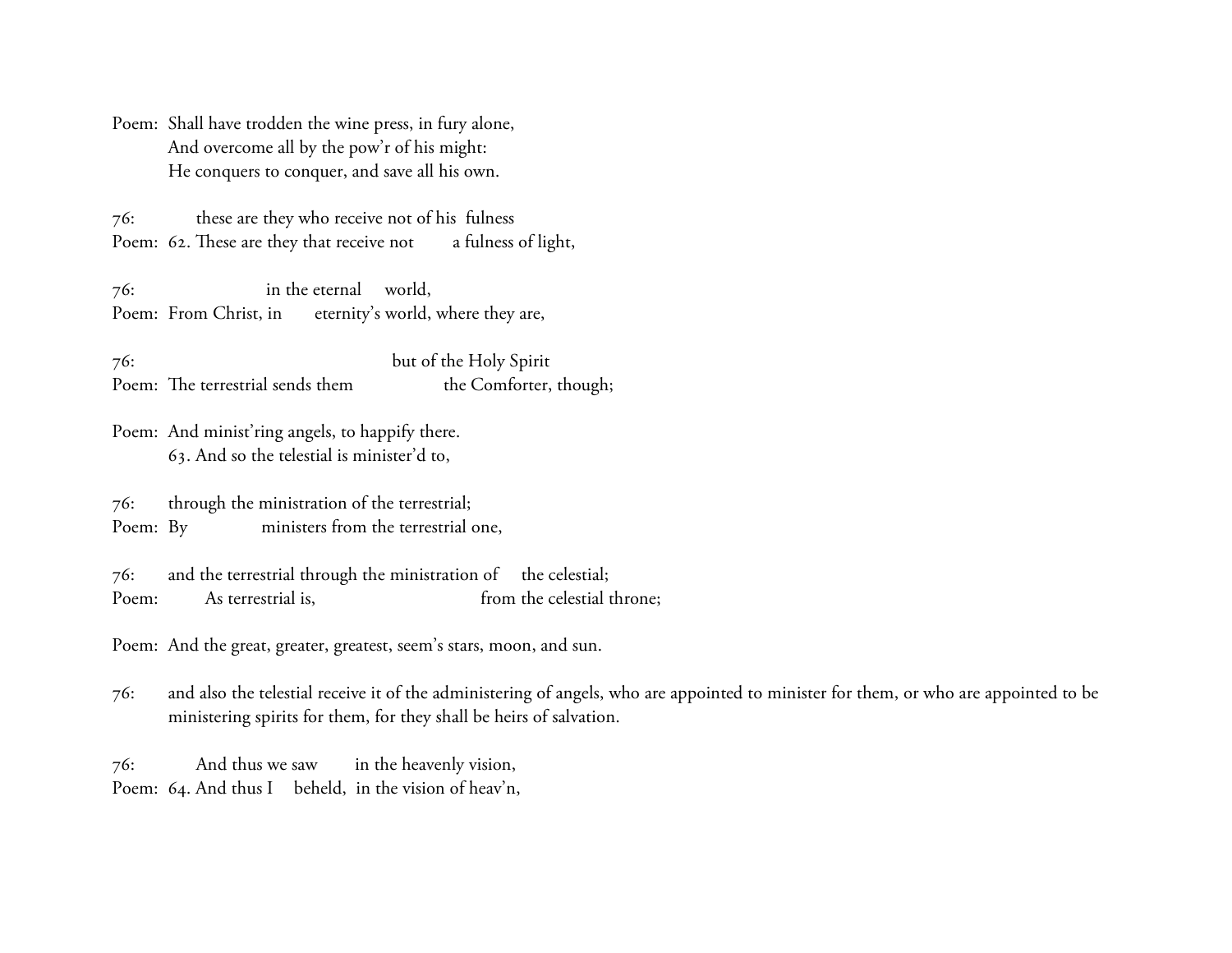76: the glory of the telestial Poem: The telestial glory, dominion and bliss,

76: which surpasses all understanding; Poem: Surpassing the great understanding of men,—

76: and no man knows it except him to whom God has revealed it. Poem: Unknown, save reveal'd, in a world vain as this.

76: And thus we saw the glory of the terrestrial, Poem: 65. And lo, I beheld the terrestrial, too,

76: which excels in all things the glory of the telestial, even in glory, Poem: Which excels the telestial in glory and light,

Poem: In splendor, and knowledge, and wisdom, and joy,

76: and in power, and in might, and in dominion. Poem: In blessings, and graces, dominion and might.

76: And thus we saw the glory of the celestial, Poem: 66. I beheld the celestial, in glory sublime;

76: which excels in all things; Poem: Which is the most excellent kingdom that is,—

76: where God, even the Father, reigns upon his throne forever and ever: Poem: Where God, e'en the Father, in harmony reigns;

Poem: Almighty, supreme, and eternal, in bliss.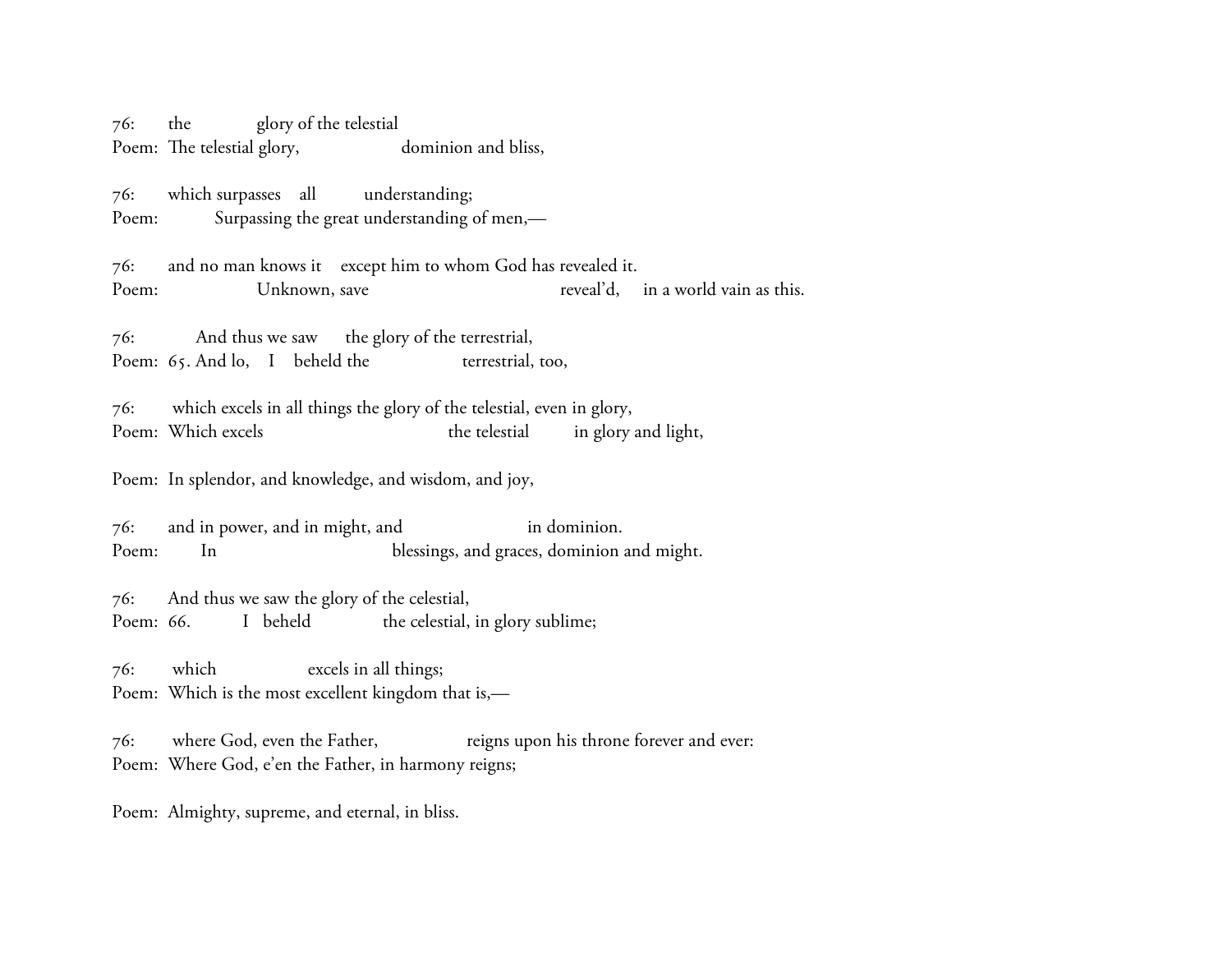76: before whose throne all things bow in humble reverence and give him glory forever and ever.

76: They who dwell in his presence are the church of the first born; Poem: 67. Where the church of the first born in union reside,

76: and they see as they are seen, and know as they are known, Poem: And they see as they're seen, and they know as they're known;

Poem: Being equal in power, dominion and might,

76: having received of his fulness and of his grace; Poem: With a fulness of glory and grace, round his throne.

76: and he makes them equal in power, and in might, and in dominion.

76: And the glory of the celestial is one, even as the glory of the sun is one. Poem: 68. The glory celestial is one like the sun;

76: And the glory of the terrestrial is one, even as the glory of the moon is one. Poem: The glory terrestr'al is one like the moon;

76: And the glory of the telestial is one, Poem: The glory telestial is one like the stars,

Poem: And all harmonize like the parts of a tune.

76: even as the glory of the stars is one for as one star differs from another star in glory, Poem: 69. As the stars are all different in lustre and size,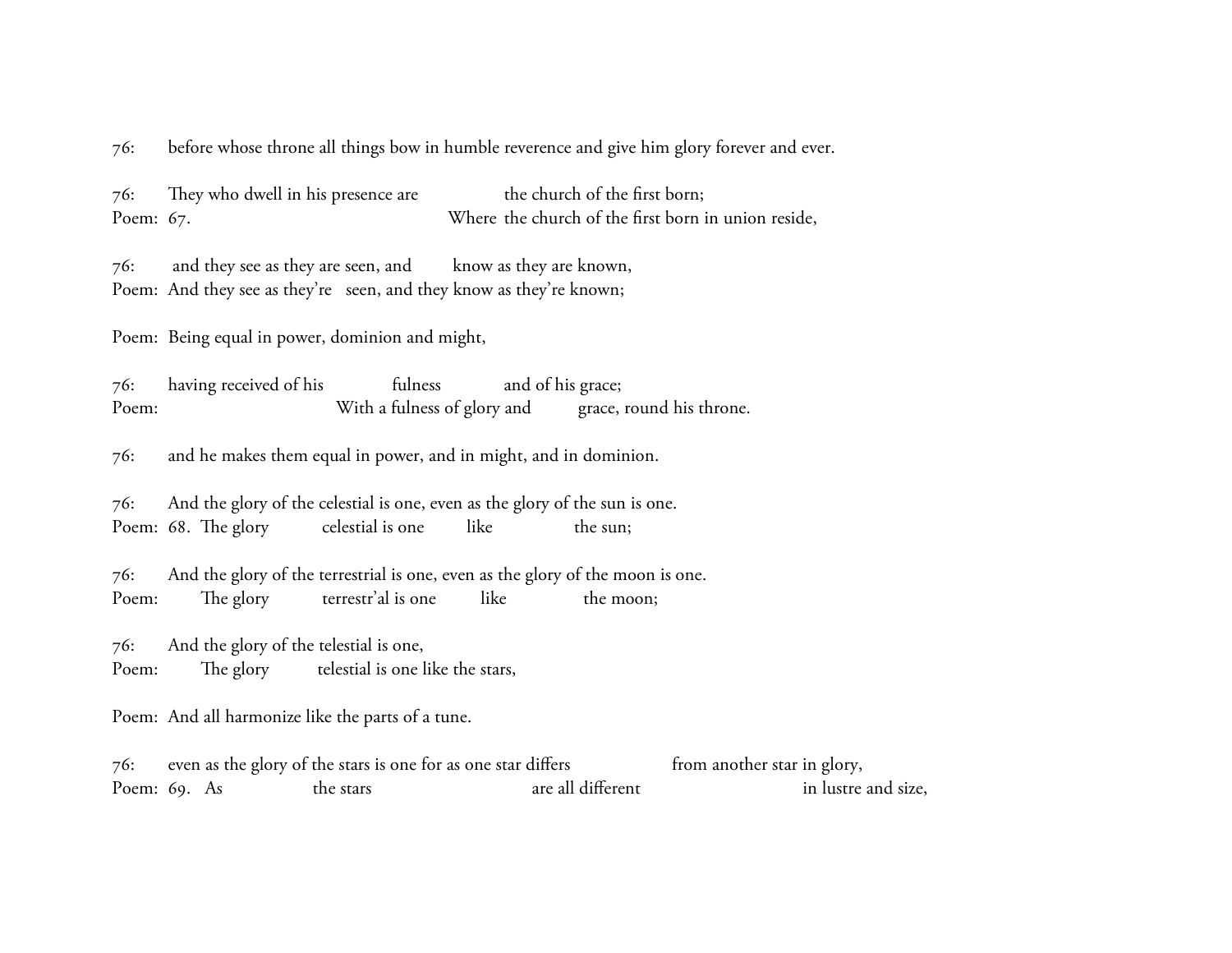76: even so differs one from another in glory in the telestial world:

Poem: So the telestial region, is mingled in bliss; From least unto greatest, and greatest to least, The reward is exactly as promis'd in this.

76: for these are they who are of Paul, and of Apollos, Poem: 70. These are they that came out for Apollos and Paul;

76: and of Cephas: these are they who say they are some of one and some of another; some of Christ; Poem: For Cephas and Jesus, in all kinds of hope;

76: and some of John; and some of Moses; and some of Elias; and some of Esaias; and some of Isaiah; and some of Enoch, Poem: For Enoch and Moses, and Peter, and John;

Poem: For Luther and Calvin, and even the Pope.

76: but received not the gospel; neither the testimony of Jesus; Poem: 71. For they never received the gospel of Christ,

76: neither the prophets: Poem: Nor the prophetic spirit that came from the Lord;

76: neither the everlasting covenant; Poem: Nor the covenant neither, which Jacob once had;

Poem: They went their own way, and they have their reward.

76: last of all, these all are they Poem: 72. By the order of God, last of all, these are they,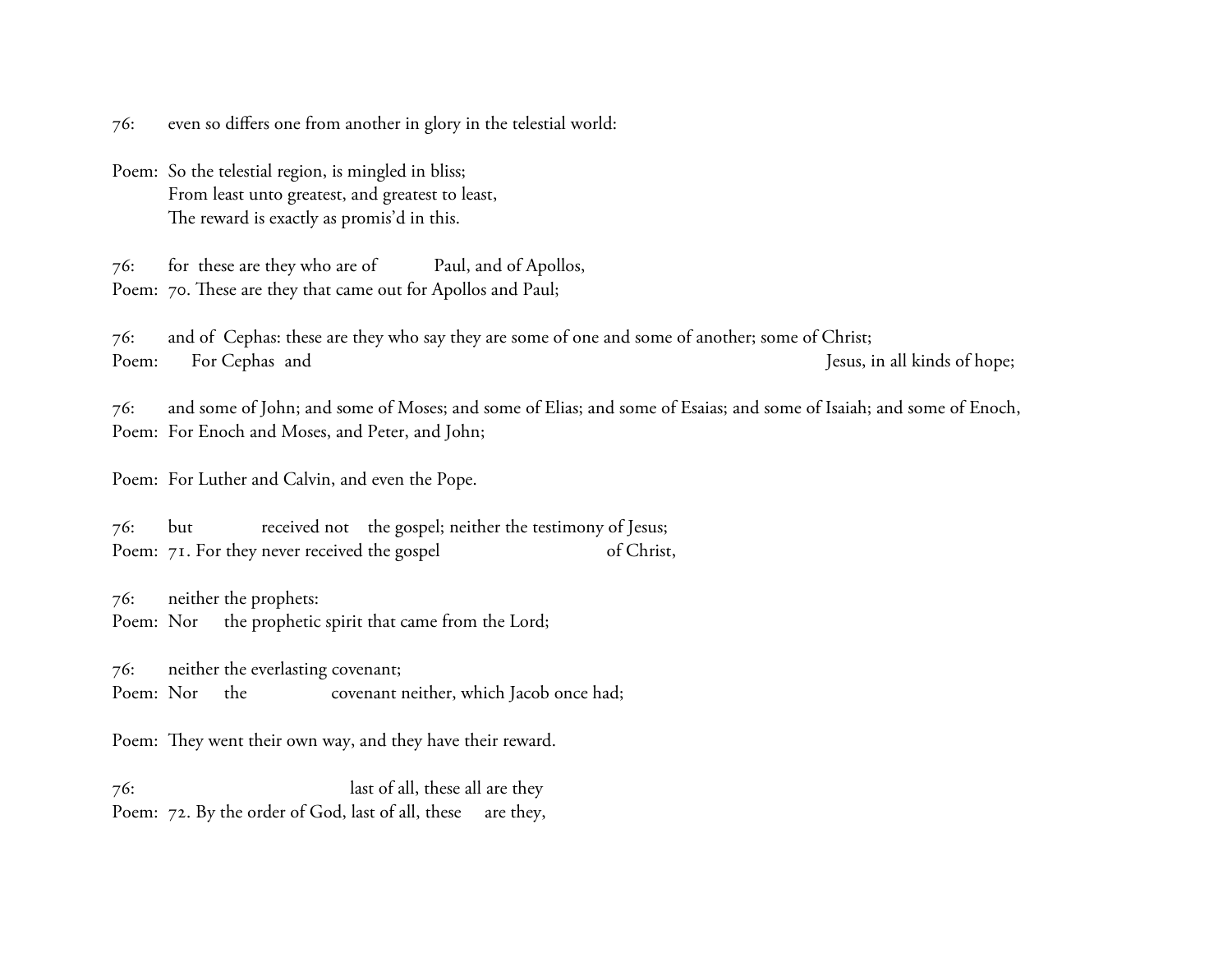76: who will not be gathered with the saints, Poem: That will not be gather'd with saints here below,

76: to be caught up unto the church of the first born, and received into the cloud: Poem: To be caught up to Jesus, and meet in the cloud:—

Poem: In darkness they worshipp'd; to darkness they go.

76: these are they who are Poem: 73. These are they that are sinful, the wicked at large,

Poem: That glutted their passion by meanness or worth;

76: liars, and sorcerers, and adulterers, and whoremongers, and whosoever loves and makes a lie: Poem: All liars, adulterers, sorc'rers, and proud;

76: these are they who suffer the wrath of God on the earth: Poem: And suffer, as promis'd, God's wrath on the earth.

76: these are they who suffer the vengeance of eternal fire: these are they who are cast down to hell Poem: 74. These are they that must suffer the vengeance of hell,

76: and suffer the wrath of Almighty God until the fulness of times, when Christ shall have subdued all enemies under his feet, Poem:  $1$  'Till Christ shall have trodden all enemies down,

76: and shall have perfected his work, Poem: And perfected his work, in the fulness of times: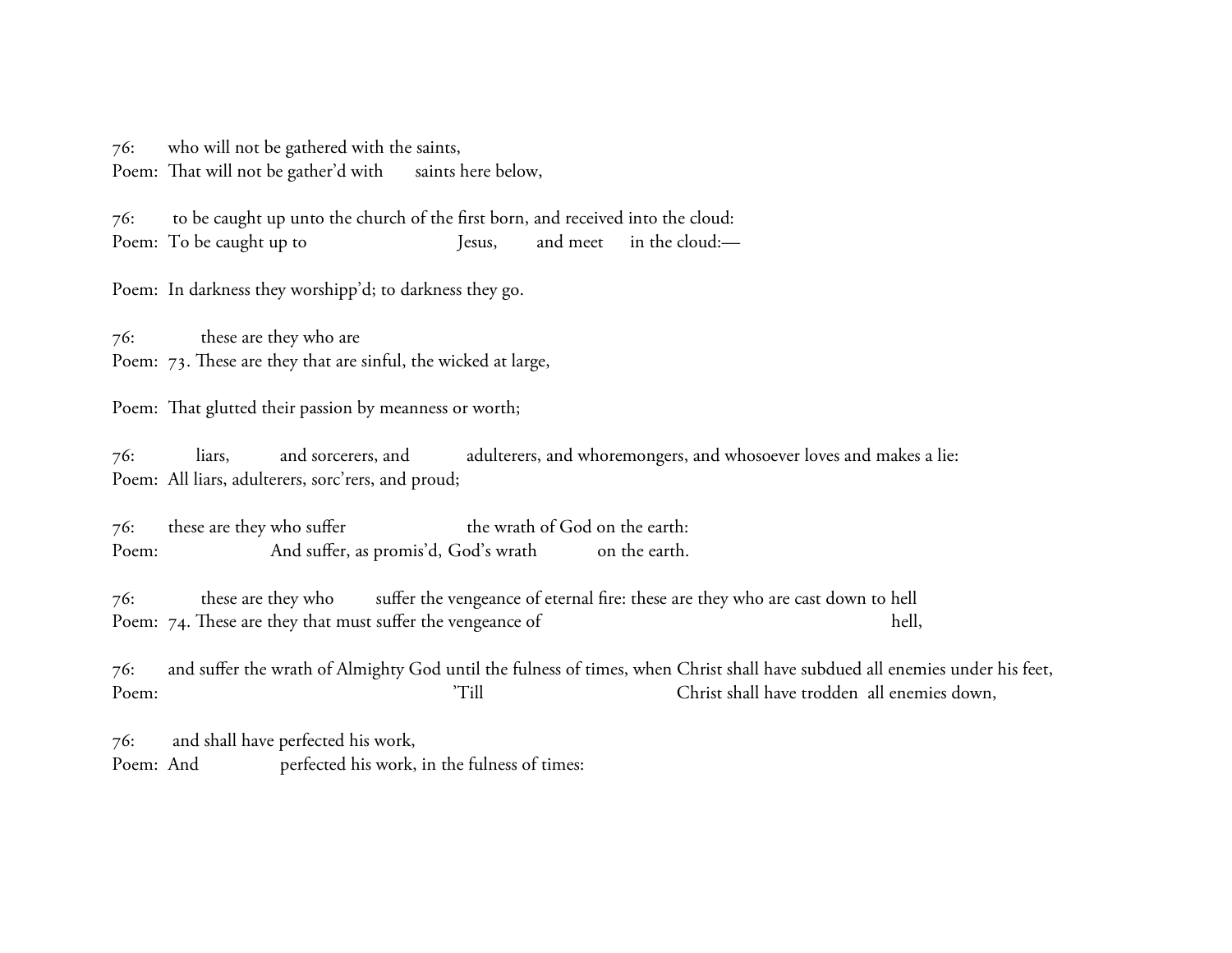76: when he shall deliver up the kingdom and present it unto the Father spotless, saying: I have overcome and have trodden the winepress alone, even the wine-press of the fierceness of the wrath of Almighty God:

76: then shall he be crowned with the crown of his glory, to sit on the throne of his power to reign forever and ever. Poem: And is crown'd crown'd crown'd crown.

76: But behold and lo, we saw the glory and the inhabitants of the telestial world, Poem: 75. Poem: 75.

76: that they were as innumerable as the stars in the firmament of heaven, or as the sand upon the sea shore, Poem: As the stars of the skies, or the sands of the sea;—

76: and heard the voice of the Lord saying: Poem: The voice of Jehovah echo'd far and wide,

 $76:$  These all shall bow the knee, and every tongue shall confess Poem: Ev'ry tongue shall confess, and they all bow the knee.

76: to him who sits upon the throne forever and ever:

76: for they shall be judged according to their works; Poem: 76. Ev'ry man shall be judg'd by the works of his life,

76: and every man shall receive according to his own works, and his own dominion, in the mansions which are prepared, Poem: And receive a reward in the mansions prepar'd;

Poem: For his judgments are just, and his works never end, As his prophets and servants have always declar'd.